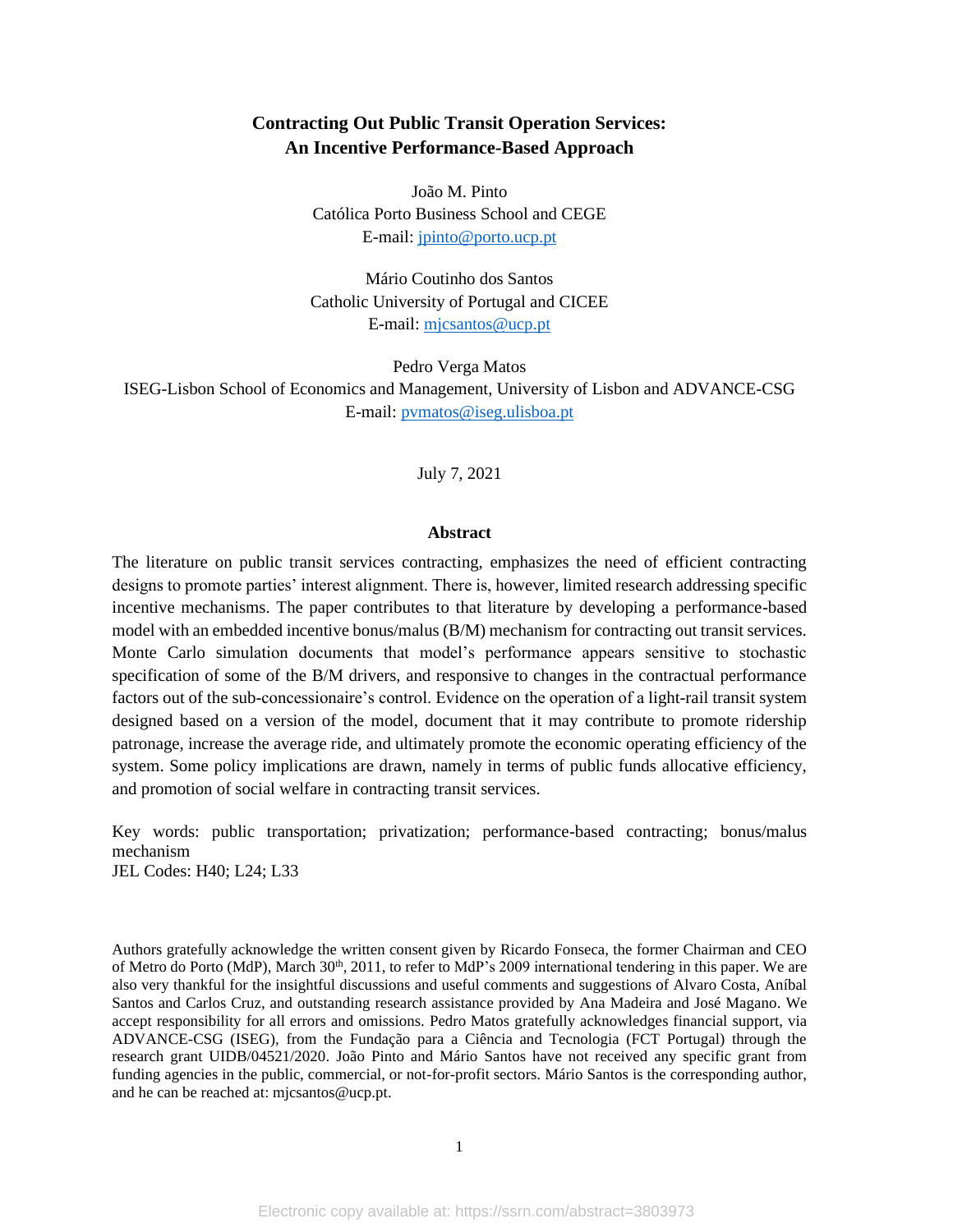# **Contracting Out Public Transit Operation Services: An Incentive Performance-Based Approach**

### **Abstract**

The literature on public transit services contracting, emphasizes the need of efficient contracting designs to promote parties' interest alignment. There is, however, limited research addressing specific incentive mechanisms. The paper contributes to that literature by developing a performance-based model with an embedded incentive bonus/malus (B/M) mechanism for contracting out transit services. Monte Carlo simulation documents that model's performance appears sensitive to stochastic specification of some of the B/M drivers, and responsive to changes in the contractual performance factors out of the subconcessionaire's control. Evidence on the operation of a light-rail transit system designed based on a version of the model, document that it may contribute to promote ridership patronage, increase the average ride, and ultimately promote the economic operating efficiency of the system. Some policy implications are drawn, namely in terms of public funds allocative efficiency, and promotion of social welfare in contracting transit services.

**Keywords:** public transportation; privatization; performance-based contracting; bonus/malus mechanism

**JEL Codes:** H40; L24; L33

July 7, 2021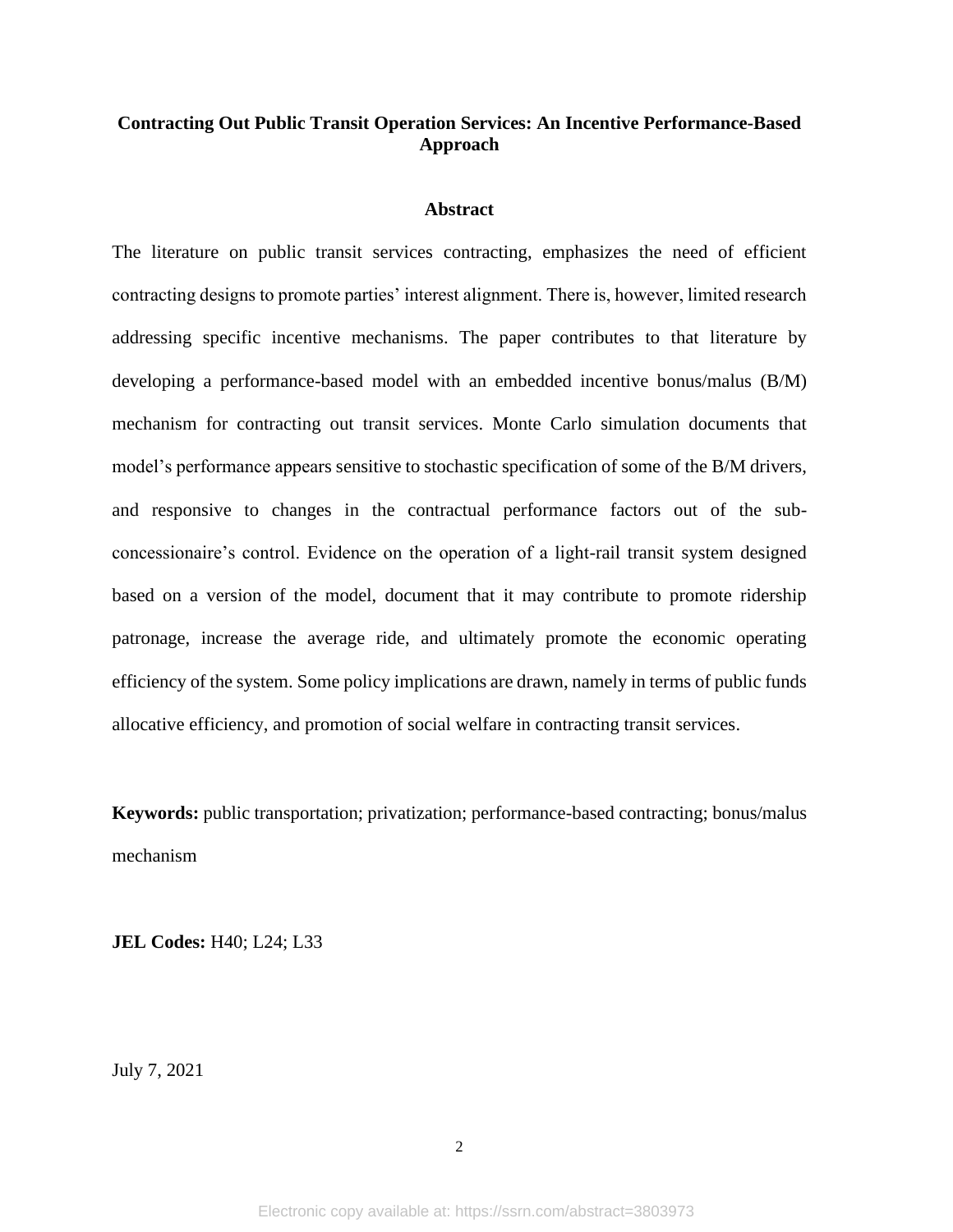### **1. Introduction**

More and more public transportation agencies and authorities around the world are externalizing the provision of infrastructure development and the operation of their transit systems, raising the question: why are they doing this?

It is widely acknowledged that for decades, public transit agencies around the world have been striving to deliver good quality and socially fairly-priced mobility services, while aiming at minimizing the environmental negative externalities, namely, those associated with traffic congestion and safety, and air pollution. However, extant literature has documented that the provision of public transit services often has not successfully achieved the economic, social and welfare goals underlying governmental contracting out for infrastructure development and operation (e.g., Xue *et al*., 2017; Pereira *et al*., 2017; Desaulniers and Hickman, 2007; Nash, 2005; Teal, 1985).

It appears to be a well-established global trend that financially strained and budgetarily constrained public transit service providers have been facing increasing difficulties in investing in infrastructure and equipment, in improving operating efficiency, recovering ridership, and balancing the economics of the operation (e.g., National Academies of Sciences, Engineering, and Medicine, 2014). Financial and budgetary constraints at the government level may have also limited the governmental sponsorship of new transit infrastructure development projects and the revamping of the operation of existing ones.

The question of whether or not the ownership of economically productive assets matters, in terms of relative economic efficiency, has been a topic of extensive debate among academics, policymakers, regulators and practitioners alike. A non-negligible body of privatization literature provides theoretical arguments and documents empirical regularities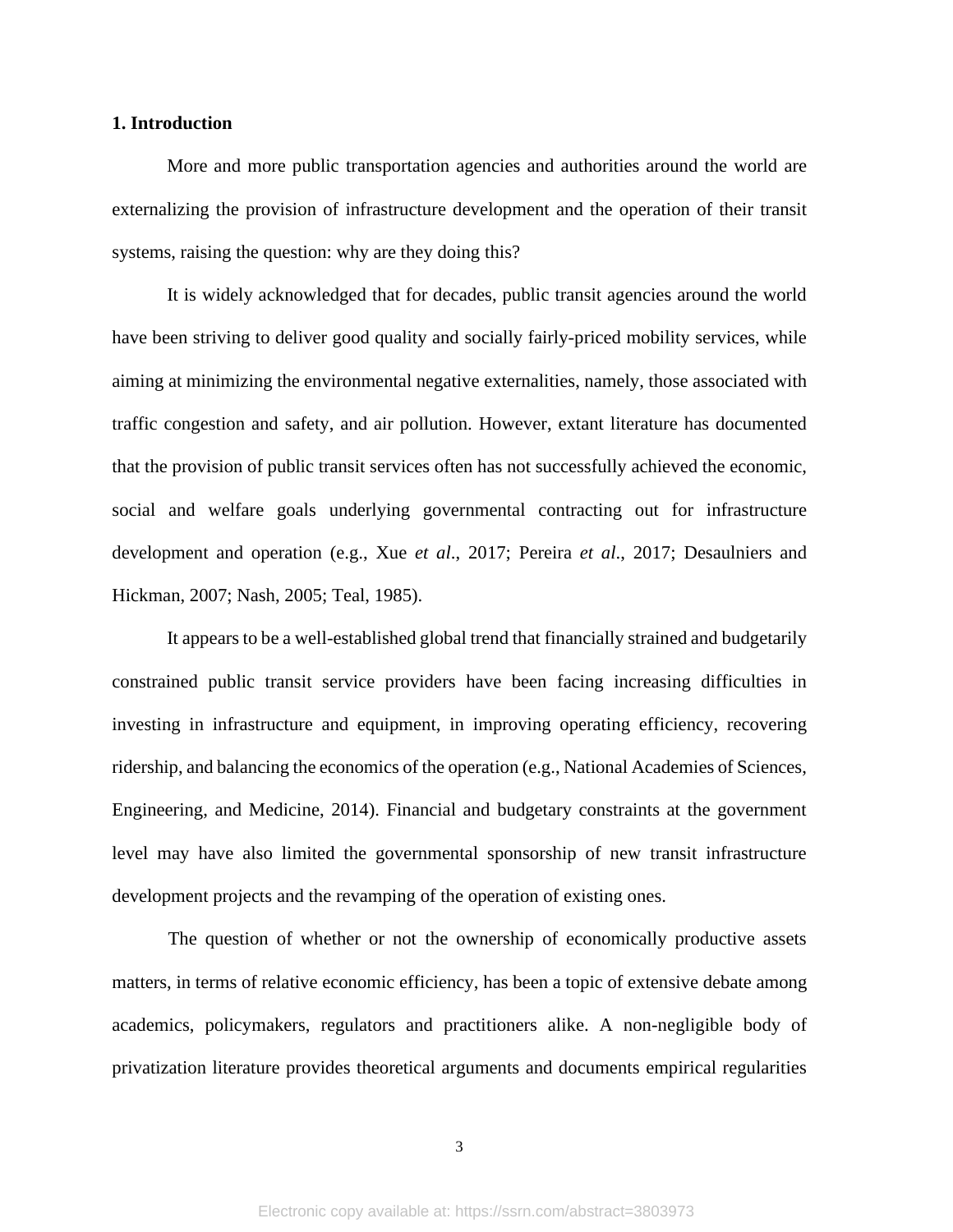suggesting that the private sector dominates governmental management in terms of the relative economic efficiency of productive assets (e.g., Iwasaki *et al*., 2018; Boycko *et al*., 1996; Vickers and Yarrow 1991).<sup>1</sup>

Such economic gains, arguably associated with the externalization of management activities to the private sector, are also predicted to be important drivers of the privatization of the operation of public transportation systems, through competitive performance-based contracting arrangements (e.g., Merkert *et al*., 2018; Macário *et al*., 2015; Amaral, 2008; Rodrigues and Contreras-Montoya, 2005).<sup>2</sup>

During the last decades, central and local governments alike have attempted to balance the economics of the operation of transit systems, striving to maintain low transit fares and profitable operations, while reducing operating costs, maintaining the level of service quality, and improving ridership (e.g., Xue *et al*., 2017; Teal, 1985).

However, with the increase in households' disposable income and the rise in motorization rates, mass transit services have experienced a steady decline in ridership over time. This environment, characterized by depressed demand, operating deficits, debt overhang, and even financial distress, has carried non-negligible implications for regulated transit operators, namely, in terms of their ability to attract investment capital.

Nonetheless, as it is largely recognized, the operation of public transit systems in many metropolitan areas around the world has been associated with technical and allocative inefficiencies, which, despite non-negligible governmental subsidization, has placed the

<sup>1</sup> See, e.g., Bachiller (2017), Boubakri *et al*. (2013), Omran (2009, 2004) for a contrasting viewpoint.

<sup>2</sup> Hereafter, we use interchangeably 'competitive contracting', 'competitive tendering', 'performance-based contracting', 'competitive bidding' and 'incentive contracting'.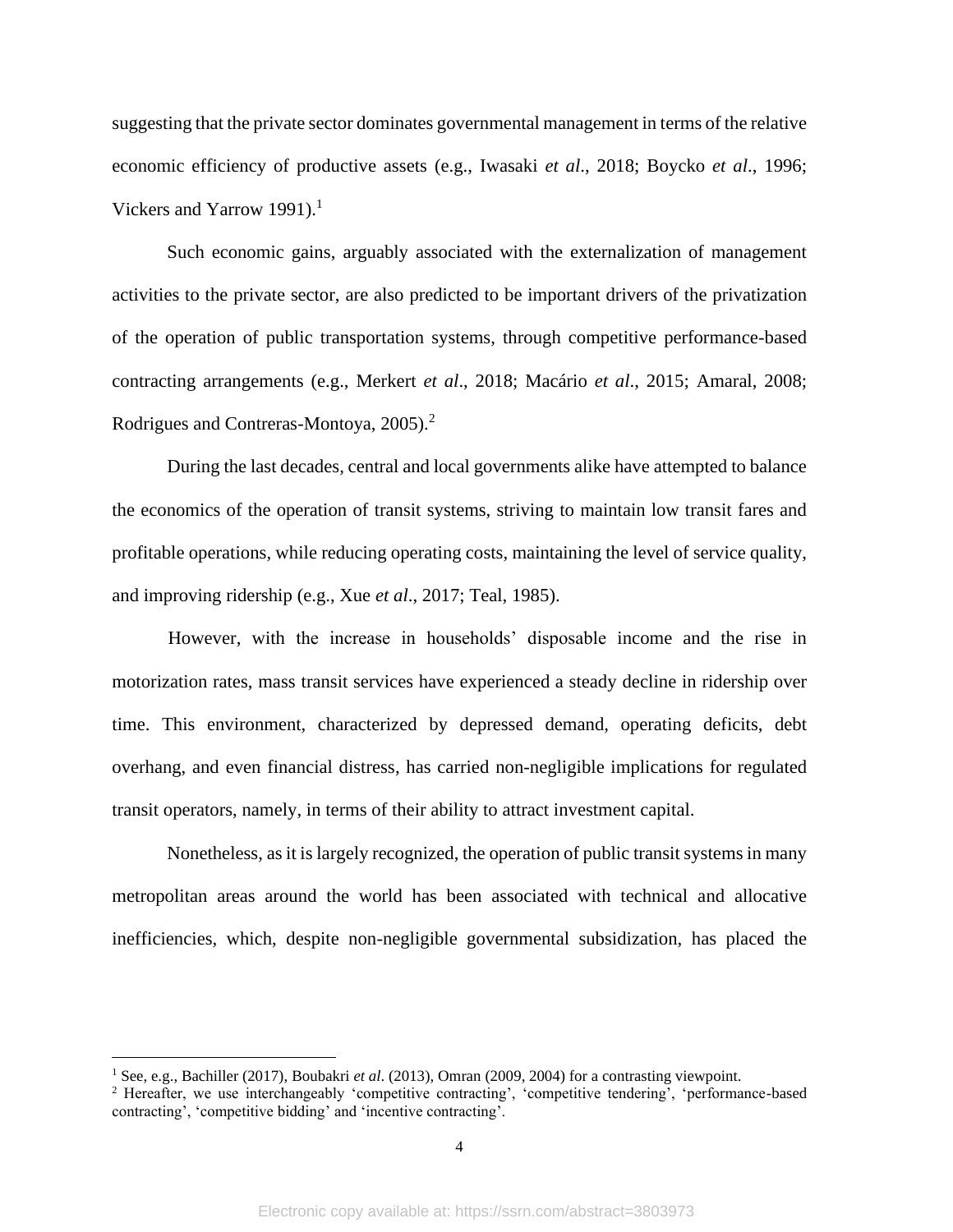financial and budgetary condition of many transit system operators under significant distress (e.g., Xue *et al*., 2017; Winston, 2000). 3

Financial, budgetary constraints, and efficiency concerns have caught the attention of public policymakers to consider alternative procurement contracting arrangements for the development of infrastructure, and the delivery of public services. Namely, to procure the provision of infrastructure development, operation and financing of transit services from the private sector. These developments have promoted financial aid from state and local governments and fostered the level and amount of public mass transit competitive contracting, increasing the involvement of the private sector in the provision of public transit operation services (e.g., Buso *et al*., 2017; Levin and Tadelis, 2010; Maskin and Tirole, 2008; Annez, 2006; Transportation Research Board and National Research Council, 2001).

Since the 1970s and 1980s, a dynamic stream of innovative financial instruments and customized structuring designs have significantly enlarged the supply of corporate financing arrangements in various forms of asset-backed structured financing, namely, limited recourse project financing, public-private partnerships (PPPs, hereafter), asset securitization, and structured leasing (e.g., Pinto and Santos, 2020; Annez, 2006; Duffie and Rahi, 1995; Finnerty,  $1988$ ).<sup>4</sup>

Increasingly, more and more mass transit agencies and authorities worldwide have been sponsoring the privatization of the operation of public transport systems through competitive

<sup>&</sup>lt;sup>3</sup> According to the Transportation Research Board and National Research Council (2001, pp. 138), in the United States «a decline in the demand for transit services began in the 1920s, accelerating after World War II. Private operators, already unable to attract investment capital in a regulated environment with falling demand, found it increasingly difficult to cover operating costs. By the 1950s, hundreds of systems were failing or in severe financial distress».

<sup>4</sup> For further details see, e.g., Pinto (2013) and references cited therein. Structured finance encompasses all financial arrangements helping to efficiently (re)finance a specified pool of assets beyond the scope of on-balance sheet financing. Thus, the presence of a separate vehicle company (SPV or SPE) from the party or parties sponsoring the transaction is a key feature of such transactions.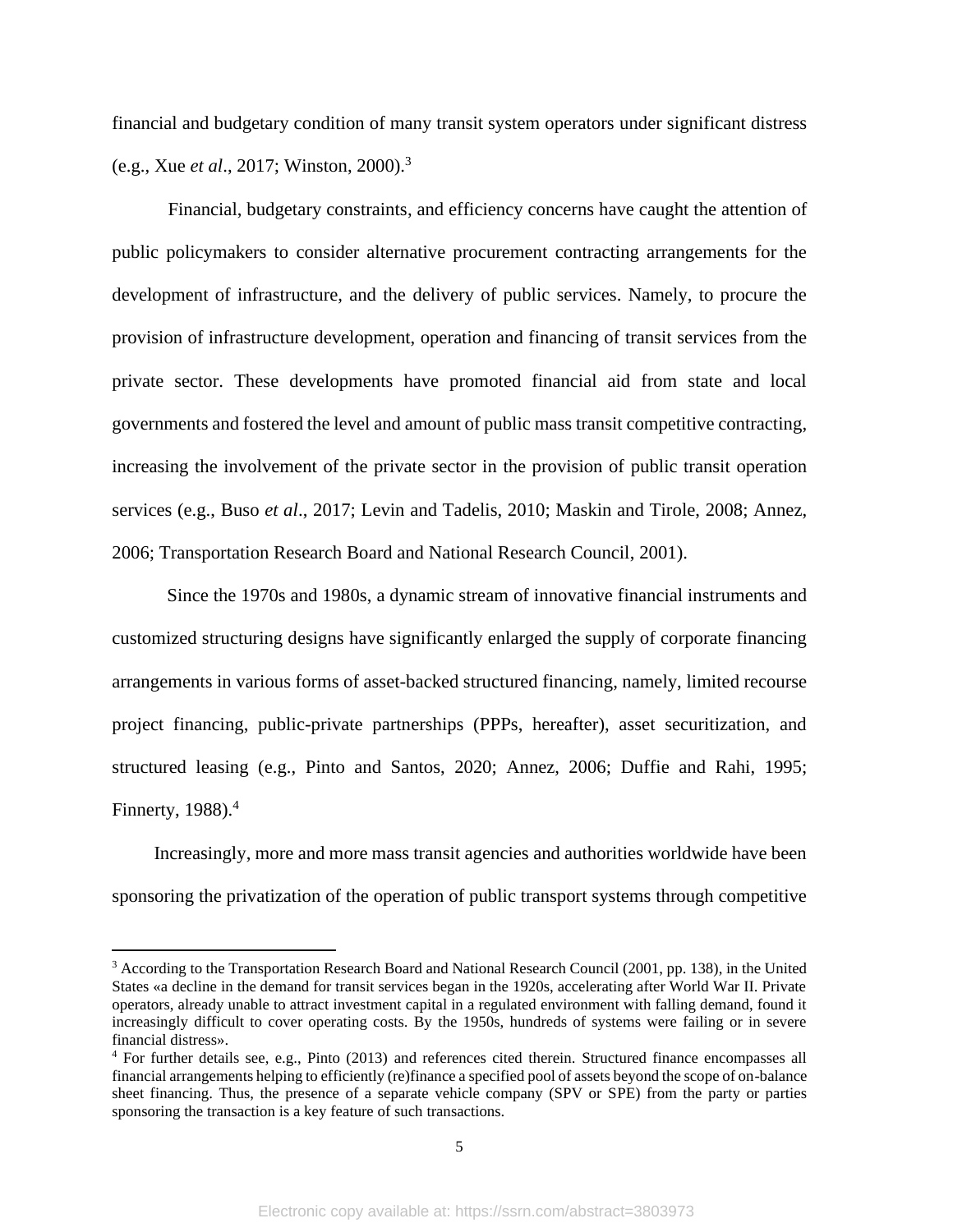procurement. In Europe, transit privatization initiatives conducted under the contracting out of transit operation services, became more frequent in the early 1980s (e.g., Nash, 2005). 5

However, there is a relatively scant literature on the design and implementation of realworld incentive contracting arrangements, that could promote the alignment of the interests of the various parties involved in such contracts.

In this paper, we aim at filing this gap, contributing to the literature by presenting an incentive performance-based bonus / malus (B/M) model. Because the proprietary information, to both a concessionaire and a subconcessionaire, required for conducting a clinical research was unavailable, we illustrate the implications of our approach, with a hypothetical light-rail project. Because a closed-form tractable solution for the model is unfeasible, we use Monte Carlo numerical methods to approximate a solution incorporating stochastic variability into a deterministic base-case. Simulation results show that the model's performance appears sensitive to variability of the B/M drivers, and responsive to changes in the contractual performance factors out of the sub-concessionaire's control.

In addition, we provide evidence of some performance realizations of a contract awarded in 2010 by MdP after a competitive international tender, which was structured and incorporated some features of our B/M model. Empirical findings from MdP's showcase document that the implementation of a performance-based contract with an embedded incentive B/M mechanism promoted the overall economic operating efficiency of the system.

The remainder of this study is organized as follows: Section 2 discusses the theoretical and empirical background. The next section describes our research design, methodological approach, and model specification. Section four presents the results of a Monte Carlo

<sup>5</sup> For more details, please refer to Transportation Research Board and National Research Council (2001, pp. 138- 147).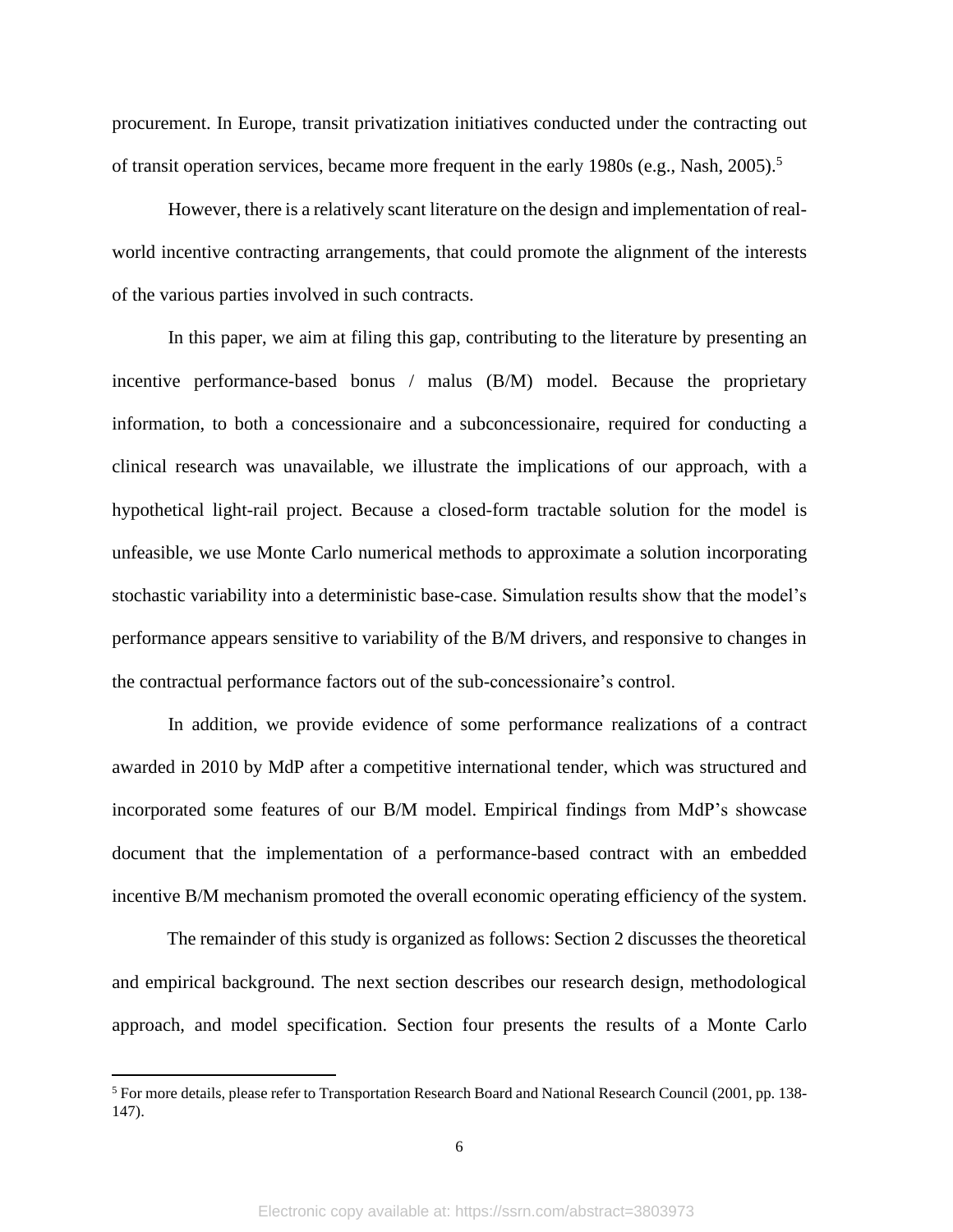simulation analysis for our B/M model, and documents some performance metrics of Metro do Porto's (MdP) 2010-2014 operation and maintenance contract. The final section provides a summary and offers concluding remarks.

#### **2. Theoretical and Empirical Background**

#### *2.1. The ownership of business activities*

Prior academic and practitioners' work on the economic consequences of the privatization of state-owned assets documents abundant evidence on economic, financial, and operating performance gains, following such ownership divestitures. Therefore, if the operation of government-owned assets is more efficient under private management, it can be expected that the performance improvements associated with privatization arrangements will yield allocative and productive efficiency gains.

Extant privatization literature provides abundant evidence consistent with the hypothesis that the privatization of business activities generates performance improvements that translate into significant gains, namely, in terms of profitability, operating efficiency, investment and production (e.g., Okten and Arin, 2006; Sheshinski and López-Calva, 2003; Dewenter and Malatesta, 2001; Megginson and Netter, 2001; Shirley and Walsh, 2000; D'Souza and Megginson, 1999; Boubakri and Cosset, 1998; Megginson *et al.*, 1994).

Extant literature is consistent with the argument that performance-based competitive contracting of the operation of public transit systems may be instrumental «to combine the efforts of public and private institutions related to public transport for the purpose of coordinating services, networks, and fares so as to offer consumers a higher-capacity, higherquality service, with the aim of promoting public transport use and shifting demand away from private cars» (García-Ferrer *et al.*, 2006). In the same vein, Hencher and Houghton (2004)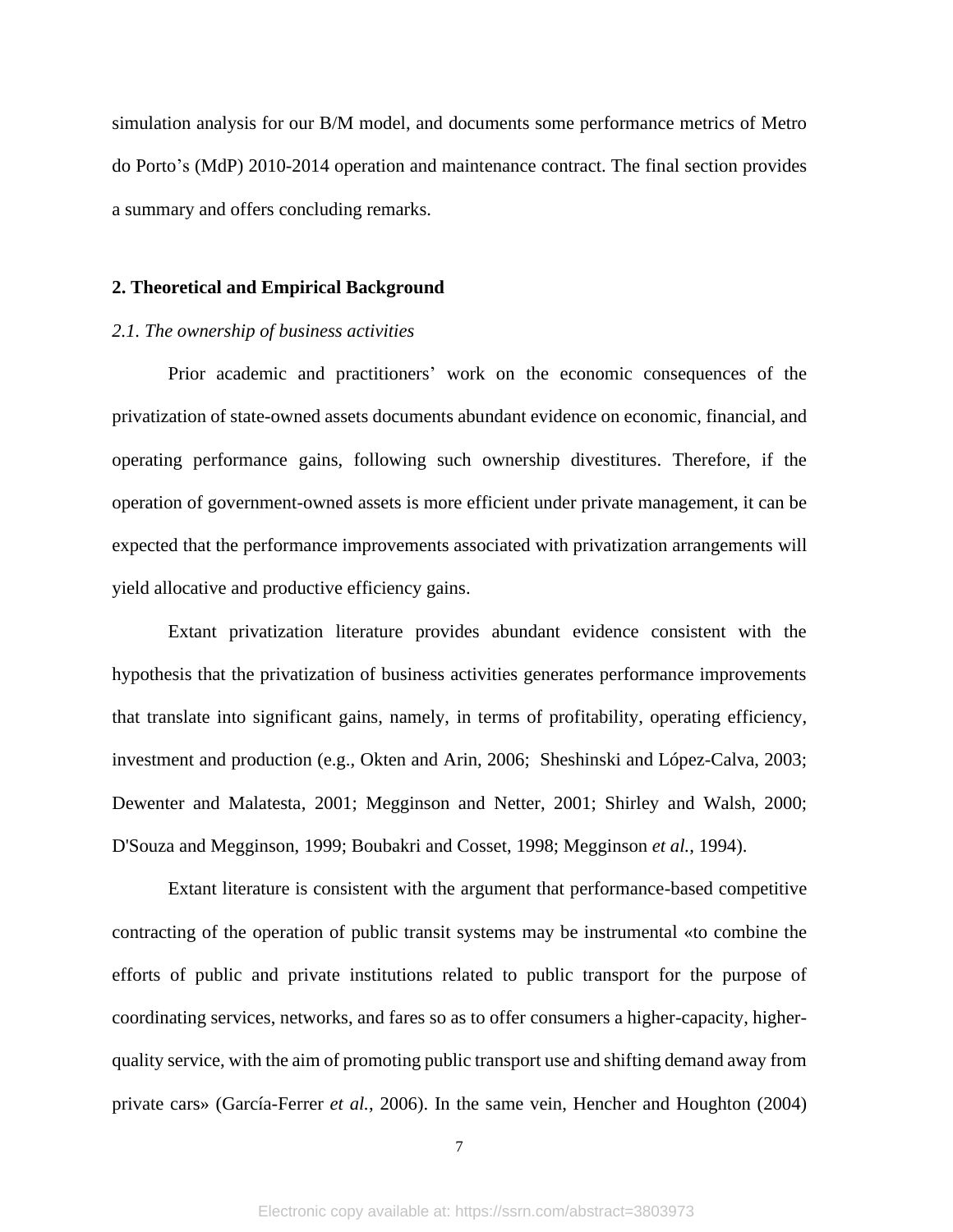argue that in many countries, there are growing concerns with operating cost efficiencies of bus transit operation services associated with the «mixtures of privatisation, economic deregulation and competitive tendering and finding ways to grow patronage».<sup>6</sup>

The economic gains potentially associated with the privatization of management are also suggested as a determining factor in the strong and growing tendency to privatize the operation of public transit systems through the use of sub-concession public offer mechanisms (e.g., Amaral, 2008; Rodrigues and Contreras-Montoya, 2005). For example, Nash's (2005) examination of privatization phenomena in the transportation sector concludes that «for rail and bus services, franchising of passenger services and outright privatization of freight appear to have achieved both efficiency improvements and improved services».

It is well-known that state sponsorship of the provision of public goods may have been constrained by budgetary and financial restrictions at the government level, and by concerns over the allocative efficiency of public resources. To address these policymaking constraints, the contracting of public-private partnerships (PPPs) started to be extensively used by public administration bodies to procure design-build-finance-operate (DBFO) services, aiming at mitigating and reaping the performance improvements associated with the private delivery of public goods (e.g., Reagan *et al*., 2011; Levin and Tadelis, 2010; Hart, 2003). Under these conditions, there was a significant increase in the volume of infrastructure projects funded in structured finance worldwide markets, in the form of either non-recourse project finance (PF, hereafter), public-private partnership (PPP, hereafter), or structured leasing transactions.<sup>7</sup>

<sup>6</sup> See Sarmento and Renneboog (2016) for an overview of different public sector procurement systems, and features of public/private sectors responsibility sharing under PPP arrangements.

 $<sup>7</sup>$  In a typical PPP, the governmental party contracts a private partner to carry out the development, construction,</sup> financing and operation of a project, and is compensated by a "combination of government payments and user fees" (Maskin and Tirole 2008). According to Pinto and Pacheco (2014), structured leases, typically used to fund large assets, are versatile instruments that enable the lessee to position the deal in an optimal manner in relation to cash flow structure, its sustainability over time and the distribution of tax benefits.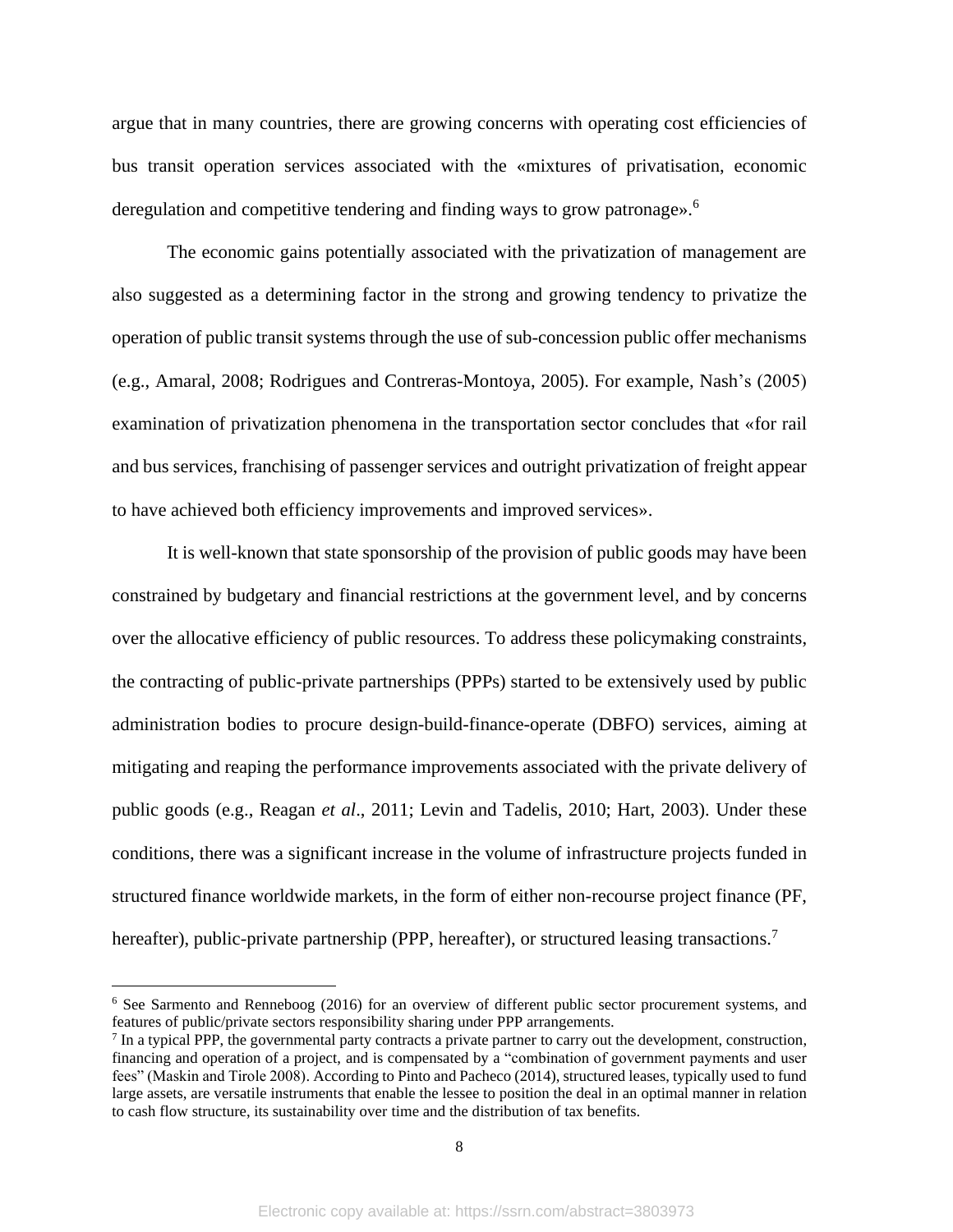According to, for example, Kwak *et al*. (2009), well-designed and managed PPPs «can provide a number of benefits to the public sector such as: alleviating the financial burden on the public sector due to rising infrastructure development costs; allowing risks to be transferred from the public to the private sector; and increasing the "value for money" spent on infrastructure services by providing more efficient, lower cost, and reliable services». These PPPs' attributes granted them widespread notoriety, to a large extent, based on their potential advantages, namely, in terms of «…alleviating the financial burden on the public sector», and in providing «efficiency incentives from private sector management into network industries» (ITF, 2017; Kwak *et al.*, 2009).<sup>8</sup> However, efficiency gains of DBFO arrangements associated with bundling construction and operation services in a single contract may, as argued by Maskin and Tirole (2008), be elusive because «the best developer might not also be the best operator». Furthermore, it may encourage choices that reduce future costs at the expense of service quality» (see also Hart, 2003).

Empirically, Albalate *et al*. (2010) analyze in a PPP framework, the challenges and opportunities of partial privatization of the public bus service provision in the metropolitan area of Barcelona, arguing that sub-concessions to private operators may "stimulate improved performance among public managers".

Findings from another study on the operating performance of Spanish bus companies indicate that «public firms are more intensive in the use of labor, but workers' productivity is lower compared to those in private firms. However, wages are 18 percent higher in public firms. These facts indicate the presence of allocative X-inefficiency in public firms, which is

<sup>&</sup>lt;sup>8</sup> As posited in Maskin and Tirole (2008, pp. 413) «the marked increase in PPP contracts worldwide is often attributed less to the intrinsic qualities of such contracts than to governments' attempts to evade budget constraints by taking liabilities off the balance sheet». See also Vaslavskiy and Vaslavskaya (2019).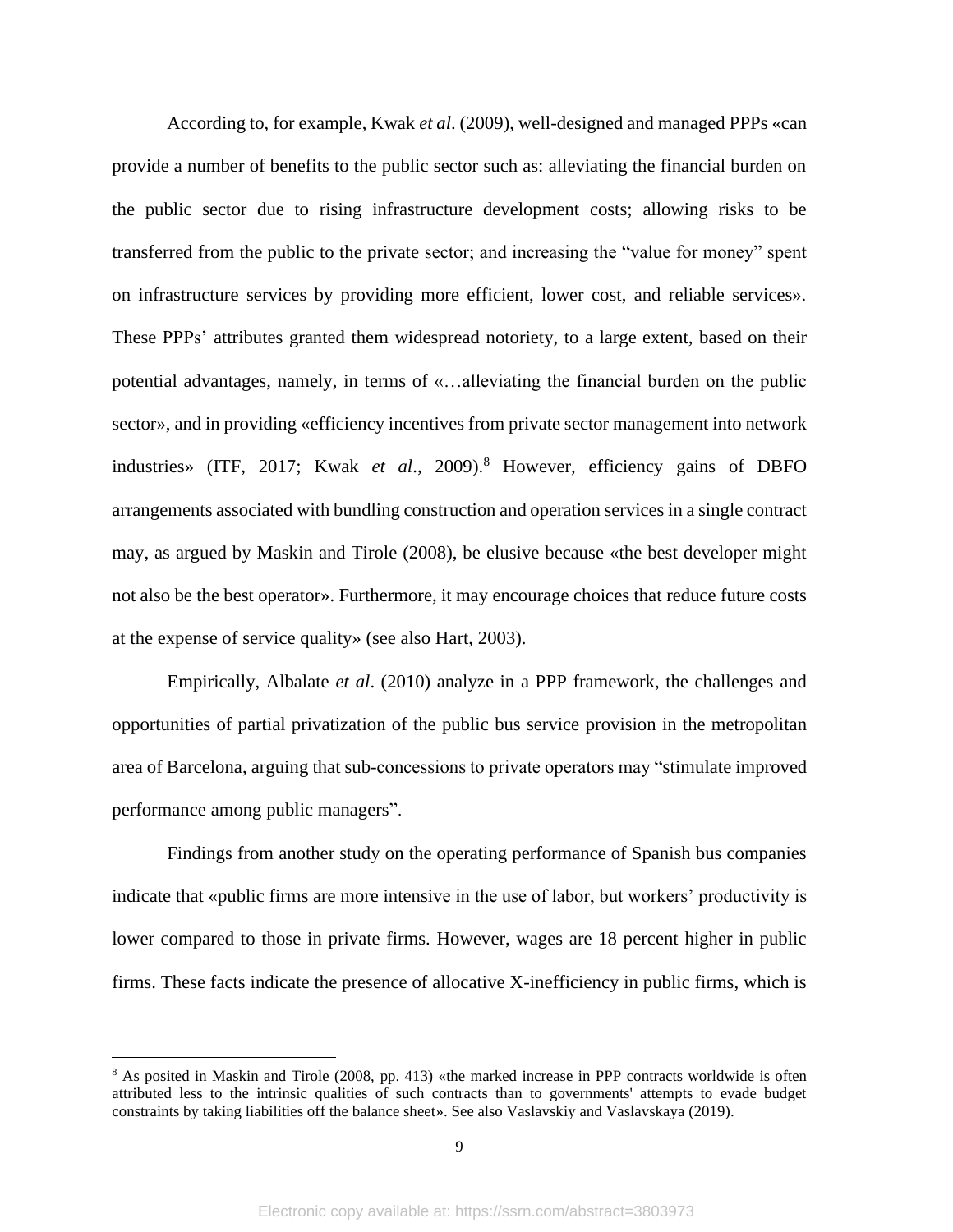observed in the different performance of both groups: average costs are 42 percent higher in public than in private firms» (De Rus & Nombela, 1997).

Sarriera *et al*. (2018) examine the impact (lack) of productivity growth, union bargaining power, and contracting out on cost escalation, based on a sample of the 415-bus U.S. transit agency for the 1997–2014 period. Authors find that, in recent decades, unit costs per vehicle mile of bus operators have increased considerably above the inflation rate in recent decades.

### *2.2. Transit Services Contracting Out*

A non-negligible number of public transit agencies across the world experienced significant cost increases, economic deficits, and liquidity shortfalls during the last decades. Furthermore, whenever promoting the efficiency of public transit services, delivery is a major public policymaking objective, performance-based procurement, e.g., in the form of competitive tendering should be a serious contender to be considered (e.g., Hensher and Wallis, 2005).

A panel data analysis, conducted by Roy and Yvrande-Billon (2007) of a sample of 135 different French urban transport networks over the period 1995-2002, documents that the technical efficiency of public mass transit provision may be affected by car ownership and the passenger-based incentives included in the contract design. In the U.S., according to Love and Cox (1993), «transit operating costs per vehicle mile increased 418 percent from 1970 to 1990 twice the rate of inflation and two-and-a-half times the cost of a similar service in the private bus industry».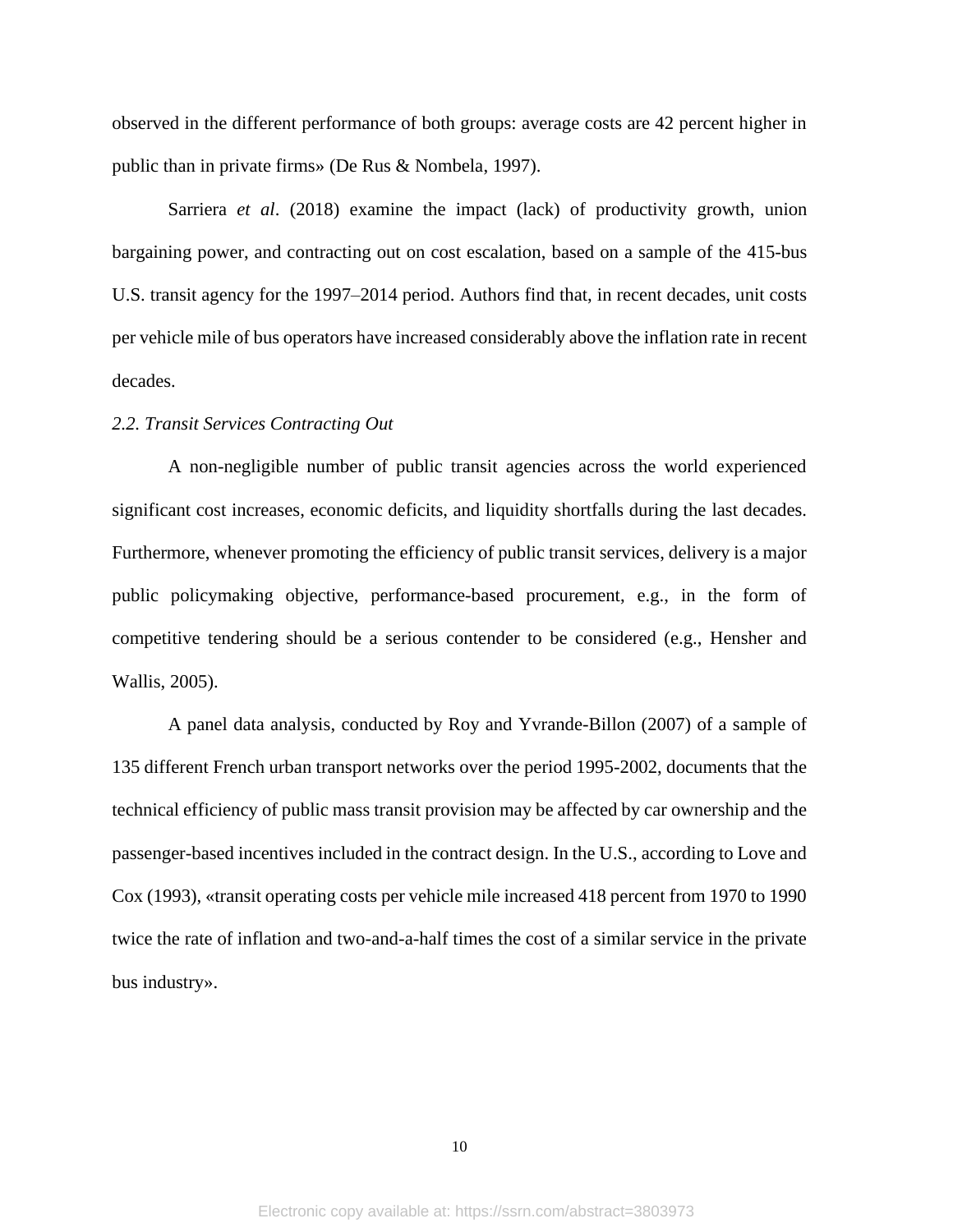In this framework, mass transit public agencies may have been led to switch from directly operating their transit networks to contracting out their service operations with private operators (e.g., Teal, 1991; Reich and Davis, 2011; Nicosia, 2001).<sup>9</sup>

Competitive contracting has drawn significant attention from, among others, academic, policymaking, regulatory, and industry communities. It is relatively consensual among those communities that the competitive delivery of a «good quality, integrated and continually improving transit service that is available to all for a fair price, with return to operators that gives value for money under a regime of continuity», is a major objective in procuring the provision of public transit services (Hensher and Stanley, 2008).

According to this literature, performance-based contracting of public transit services, namely through competitive tendering, appears to be an appropriate vehicle «to combine the efforts of public and private institutions related to public transport for the purpose of coordinating services, networks, and fares so as to offer consumers at higher-capacity, higherquality service, with the aim of promoting public transport use and shifting demand away from private cars» (García-Ferrer et al., 2006).<sup>10</sup>

Sheshinski and López-Calva (2003) point out that theoretically, «it is known that incentive and contracting problems create inefficiencies due to public ownership». One of them is the equitability of the reward systems stipulated in performance-based contracting arrangements. Such provisions should not be sensitive, either positively or negatively, to factors exogenous to the transit operator´s contractual activity. For example, changes in

<sup>9</sup> As suggested by Reich and Davis (2011), a «method that has long been credited with increasing transit efficiency and reducing operating costs is contracting with the private sector for the provision of transit service».  $10$  According to Hensher and Stanley (2008), performance-based contracting «combines payment for delivering a minimum level of service (…) plus an incentive that rewards operators for patronage increases» above the minimum level of service in terms of both service and patronage. See Sheng and Meng (2020) for a recent comprehensive review of the literature on contracting out in transit service markets.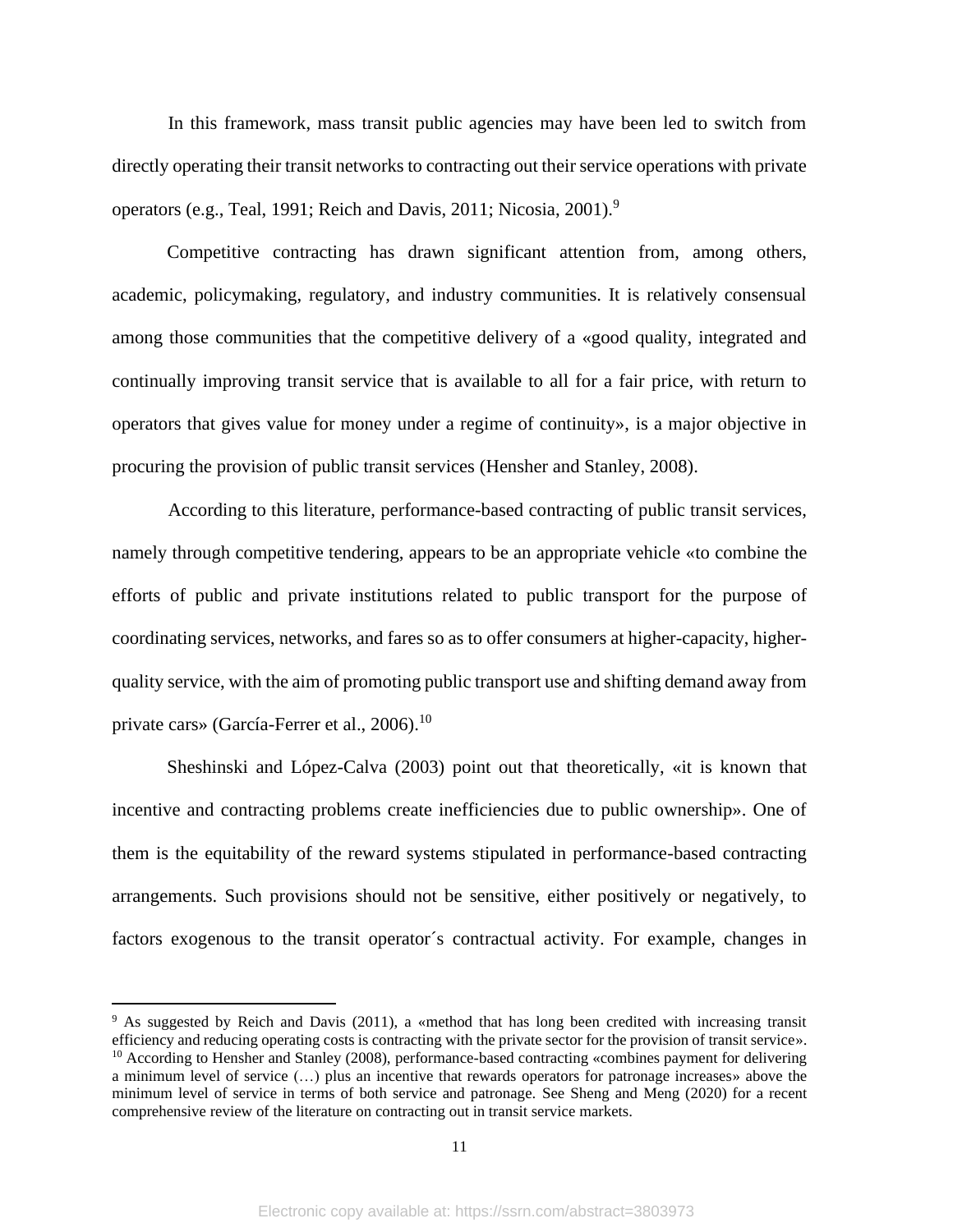regulated transportation fares, either inducing the increase or the decrease in ridership, should not be reflected in the contractual performance measures of the sub-concessionaire (e.g., Hensher and Stanley, 2003).

As numerous public transit system fares are governmentally regulated, and concessionaires have contractual property rights over farebox collection, under a public mass transit gross-cost contract, sub-concessionaires' contracts may require them to fulfill some stewardship duties, such as fare collection monitoring and fare evasion control, although they do not have incentives to ensure farebox revenue collection.

According to Weitzman (1980), an incentive contract is «a linear payment schedule where the buyer pays a fixed fee plus some proportion of project cost». This theoretical approach to efficient contracting, based on a tradeoff between risk-sharing and incentives, may be suitable for practical implementation.

Transit service contracts may include monetary incentives based upon a specific performance metric to motivate contractors to outperform services beyond the goals contractually stipulated. Similarly, contracts may also involve monetary penalties to be enforced whenever non-compliance with contractual service goals occurs (e.g., Hillman and Feigenbaum, 2020; Vigren and Pyddoke, 2020).

Performance-based contracts typically include monetary penalties to be enforced whenever contractual service goals, such as ridership, service standards in terms of, e.g., quality and frequency, and level of customer satisfaction, are not met, a malus (e.g., Hillman and Feigenbaum, 2020).

There is broad agreement among academics, policymakers, regulators and practitioners that performance-based competitive contracting of «good quality, integrated and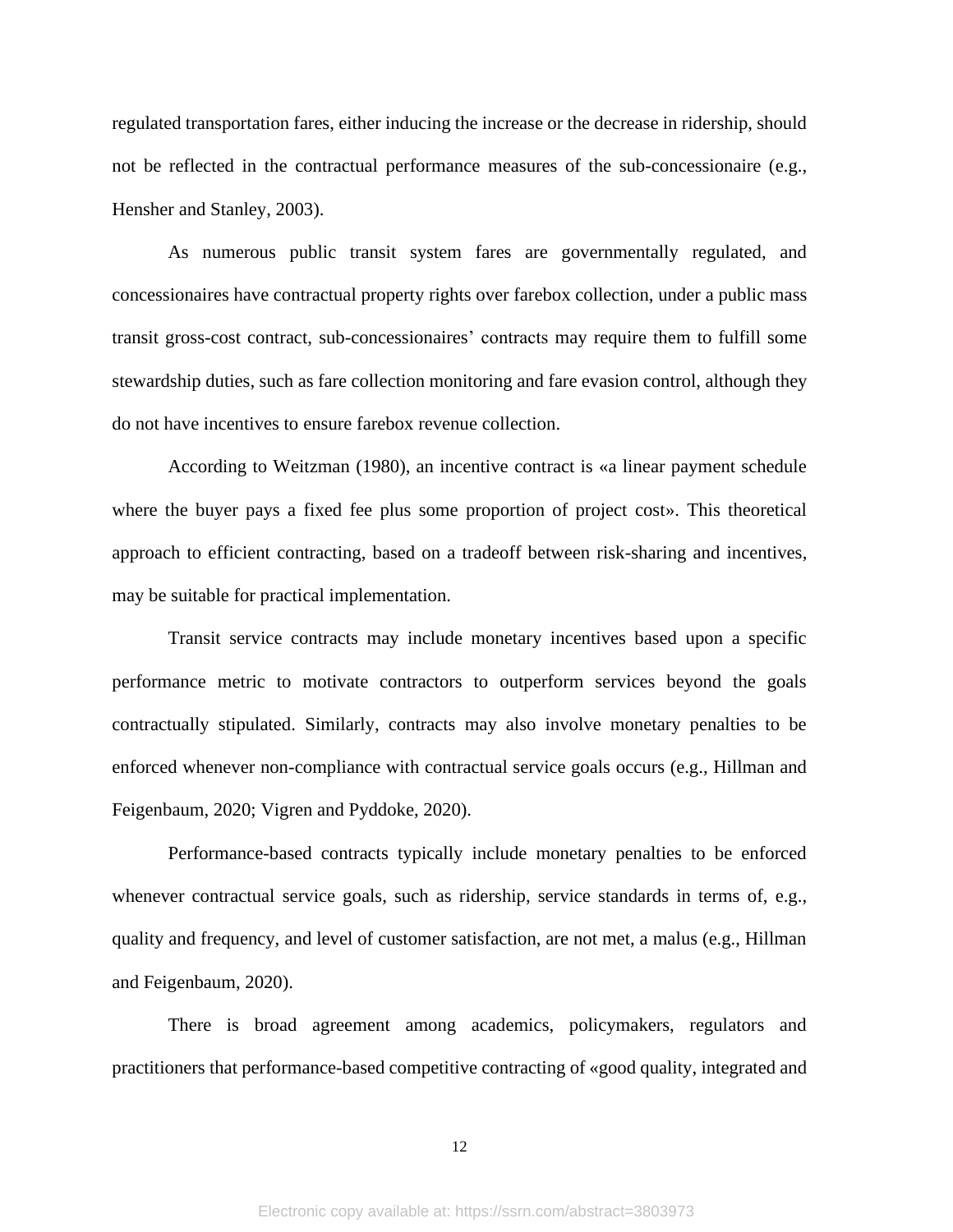continually improving transit service that is available to all for a fair price, with return to operators that gives value for money under a regime of continuity», is a key goal in contracting public transit services (Hensher and Stanley, 2008). In this framework, the rationale for stipulating the sub-concessionaire's contractual incentives, should reflect the concessionaire's expectations on cost efficiency gains, operating improvements and patronage increases.

Prior work suggests that performance-based contracting of transit service provision is consistent, under specific budgetary, regulatory and geographical conditions, with the principle of social surplus maximization. However, competitive tendering may be less effective (e.g., Hensher and Stanley, 2008).

Literature on incentives in procurement contracting at large, and in transit services competitive tendering, report, among the more ubiquitous contractual arrangements: (a) the cost-plus contract; (b) the gross cost contract; and (c) the gross cost contract with incentives (see, e.g., ITDP, 2017; Glachant *et al*., 2012; Laffont and Tirole, 1993, p. 12-13).

In a cost-plus contract, the sub-concessionaire receives compensation for all the contractually stipulated expenses, as well as additional payment to allow for a profit. The more conspicuous features in a cost-plus contracting model, include: (*i*) the assignment of farebox revenue property rights to the concessionaire; (*ii*) the sub-concessionaire being reimbursed for operating costs, which may include a management fee; (*iii*) no commercial or operational risksharing; and  $(iv)$  the only incentive for cost control is the risk of contract non-renewal.<sup>11</sup>

A gross cost type of contract is awarded to the lowest gross cost bidder. Property rights of farebox revenue are assigned to the concessionaire. The sub-concessionaire is compensated with a specified monetary sum, submitted to competition, for providing the specified operation

<sup>&</sup>lt;sup>11</sup> Cost-reimbursement contracts contrast with fixed-price contract, in which contractors are paid a negotiated monetary amount regardless of the expenses incurred in the provision of the services outlined in the contract.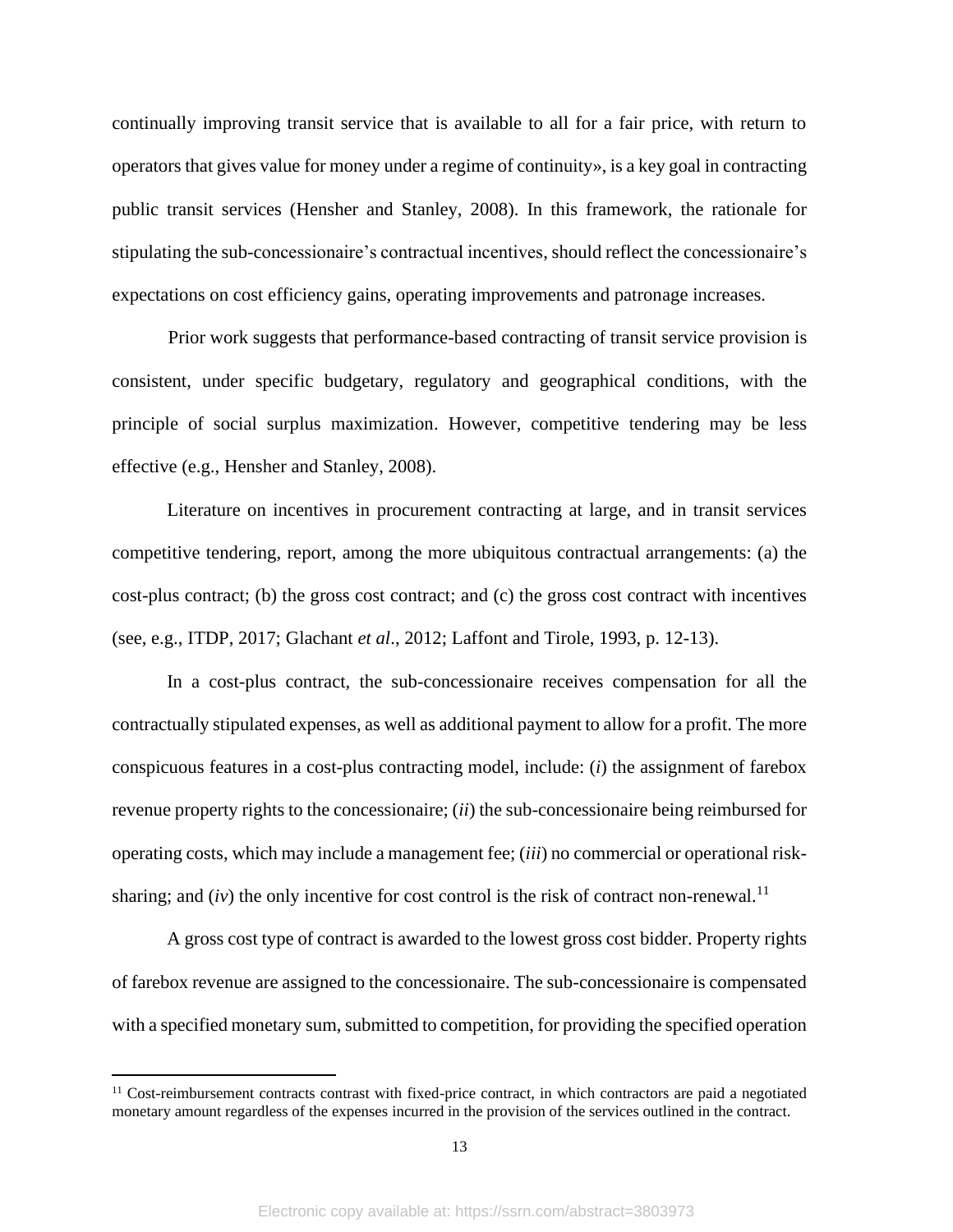services stipulated in the contract, which typically also includes penalties for non-compliance. The sub-concessionaire is not exposed to commercial risk but is exposed to operational risk.

In a 'gross cost with incentives' contracting arrangement, the farebox revenue is the property of the concessionaire. The sub-concessionaire is remunerated based on a demandbased criterion, for example ridership measured in passenger-kilometer, which is submitted to competition. It constitutes an incentive for a sub-concessionaire to increase their remuneration, promoting actions to foster demand. In this contracting model, the subconcessionaire is exposed to operational risk, and partly to demand risk, through an incentive mechanism, such as a bonus/malus mechanism, which constitutes an incentive for the subconcessionaire to engage in actions to promote ridership and increase their monetary compensation. 12

Our paper develops a version of a 'gross cost with incentives' contracting model, which served as the basis for an international tender offer to operate and maintain MdP's lightrail system, implanted in Porto metropolitan area, Portugal.

#### **3. Research Design, Methodological Considerations and Model Specification**

The set of assumptions underlying the specification of our 'gross cost with incentives' contracting model include a 7-year contract term, transit fares set at the regulatory level, farebox collection under the concessionaire's responsibility, and a transit demand function estimated under the concessionaire's jurisdiction.

 $12$  It is only exposed to the quantity component of the commercial risk because, in addition to transit fares being governmentally regulated, farebox revenue is collected by the concessionaire.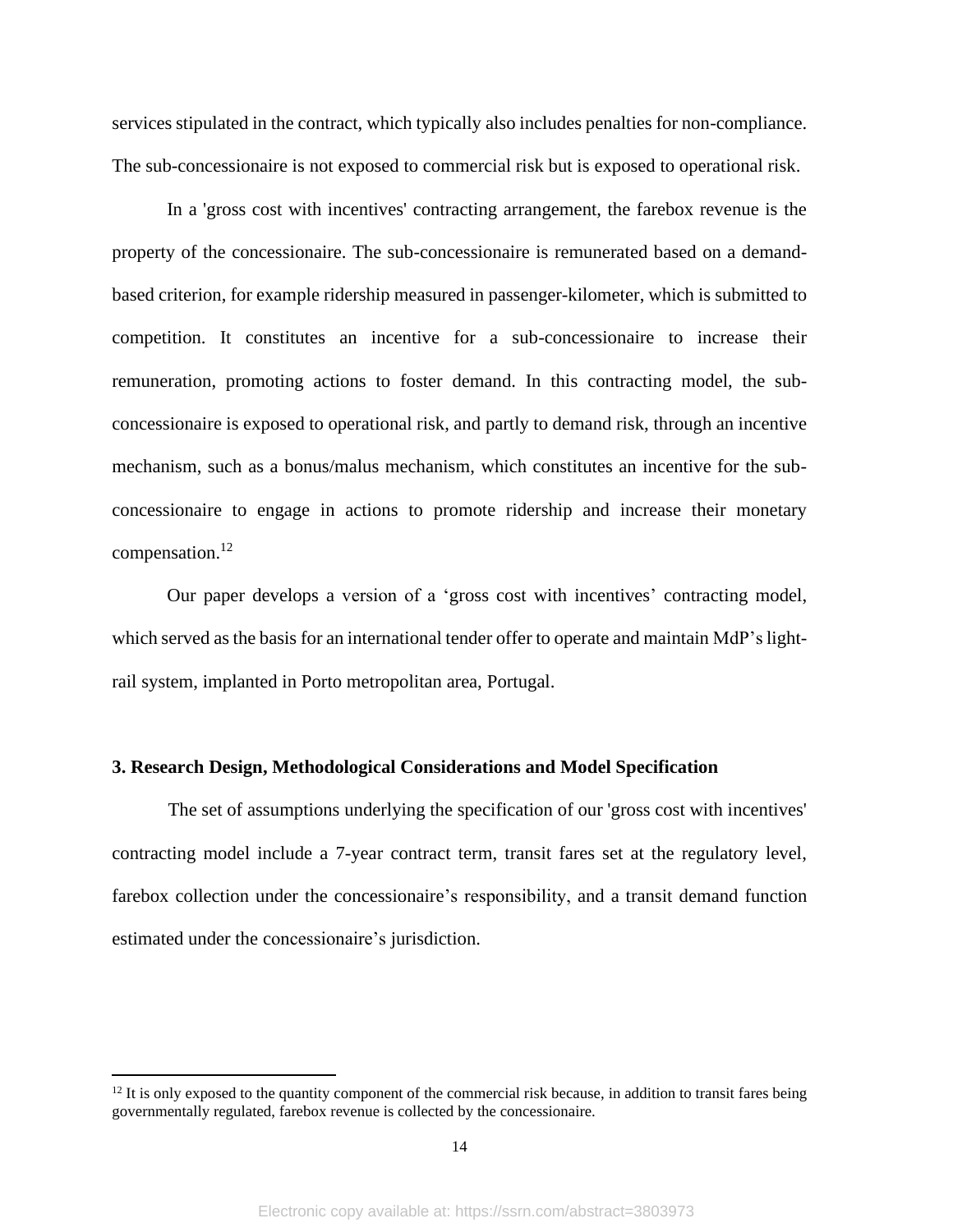Transit demand functions have been estimated under different econometric specifications. Our modeling setup is methodologically anchored in log-log regression econometric approach to estimate a transit demand function, the 'reference demand'.

Several methodological arguments endorse the use of isoelastic demand functions for estimating ridership of public transit systems. One argument, favoring the use of this nonlinear regression specification, is anchored in the particularly interesting feature, of the explanatory variable's coefficient estimators measuring the constant partial elasticities for the dependent variable (e.g., Allen *et al.*, 2005; Weber and Hawkins, 1971).<sup>13</sup>

For example, García-Ferrer et al. (2006), estimated the elasticity of demand for public passenger transport in the transport system of the metropolitan area of Madrid, adopt a different model due to using use demand monthly data, which exhibit significant levels of non-stationary seasonality.

A second argument builds on the 'reasonableness' of the assumption of constant partial elasticities. There is abundant empirical evidence supporting the hypothesis that the elasticity of demand for public transit systems is constant in relation to its explanatory variables over short / medium-term time horizons. Nijkamp and Pepping (1998) argue that the likelihood of such demand elasticity reflecting changes in the conditions of provision of the transport service is higher for long-term horizons. Therefore, the authors conclude that it is expected that long-term elasticities are higher than short-term. This conclusion can be interpreted as providing support for the argument that elasticity of demand for public transit systems is

<sup>&</sup>lt;sup>13</sup> See García-Ferrer *et al.* (2006) for an estimation of demand elasticity for the multi-modal transit system of the metropolitan area of Madrid. Their regression specification is particularly relevant in the context of an intermodal public transit system because it documents that the hypothesis that modal demand-price cross-elasticity may be stationary, cannot be rejected.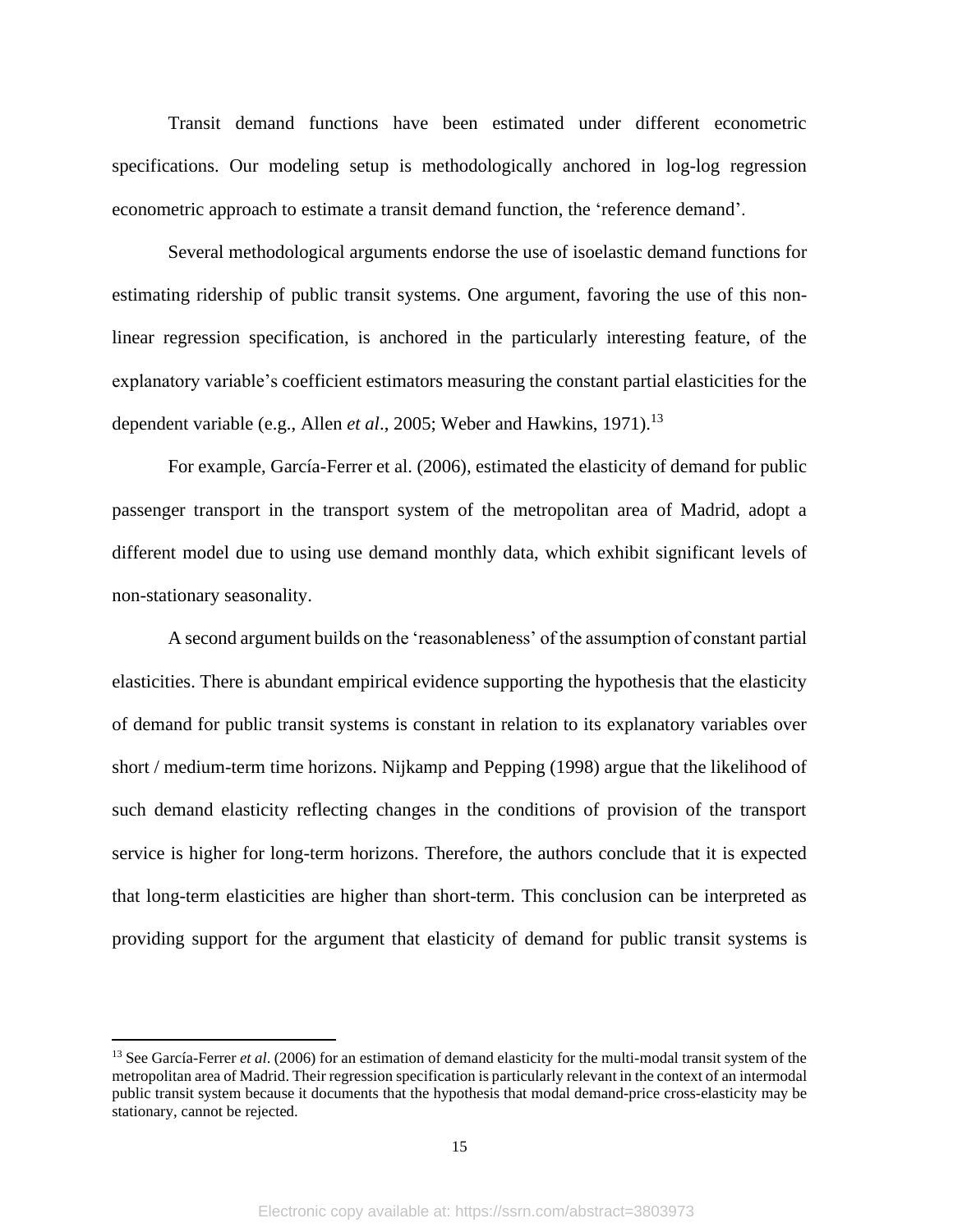stationary over medium-term time horizons  $(5 \text{ to } 10 \text{ years})$ .<sup>14</sup> According to Hensher and Young (1991), the Research Transport Center of the Bureau of Transport and Communications Economics, Canberra, Australia, recommends a five-year fuel price elasticity in the road passenger vehicle segment (see also Graham and Glaister, 2002; Goodwin, 1992; Hensher and Young, 1991). In the same sense, Nijkamp & Pepping (1998) analyze «(...) own-price regular elasticities, where the dependent variable is travel volume, and the independent variable is travel cost». 15

The specification of a regression model should be adequately grounded on the relevant theoretical and empirical literature. The regressors most frequently used in econometric models for estimating transit demand include, among others, disposable income, fuel prices, prices of other transport modes, and variables associated with demography, such as the resident population and the rate of activity (e.g., Holmgren 2007; Garcia-Ferrer et al., 2006).

Our Bonus/Malus (B/M) contracting model is based on a set of assumptions that the concessionaire adopts, either directly or through outsourcing with professional consultancy services : (*i*) develops a standard costing estimation on both fixed and variable costs of the operation of the transit system, to ensure that the sub-concessionaire's compensation is based on efficient costing benchmarks; <sup>16</sup> (*ii*) develops construction a long-range (20 to 30 years), including a demand forecast under previously validated methodology and assumptions; (*iii*) defines a mandatory minimum system operation schedule (MOS) for the transit network on

<sup>&</sup>lt;sup>14</sup> It is worth noting that the contractual term may also be related to demand elasticity. Under a bonus/malus incentive contract, the mechanisms a sub-concessionaire may adopt to increase patronage to maximize bonus, requires a minimum period for producing output effects and for internalizing the associated costs.

<sup>15</sup> Oum *et al*.'s (1992) finding of strong evidence indicating that the demand for individual and collective (urban) passenger transport is inelastic is consistent with our conjecture that the elasticity of transit demand is relatively stable in short to medium time horizons.

<sup>&</sup>lt;sup>16</sup> Cost benchmarks should allow the 'vehicle Km' standard cost to be estimated and decomposed into 'vehicle Km fixed standard cost'  $(k_F)$ , and 'vehicle Km variable standard cost'  $(k_V)$ , which are the main elements of the sub-concessionaire's remuneration contractual arrangement.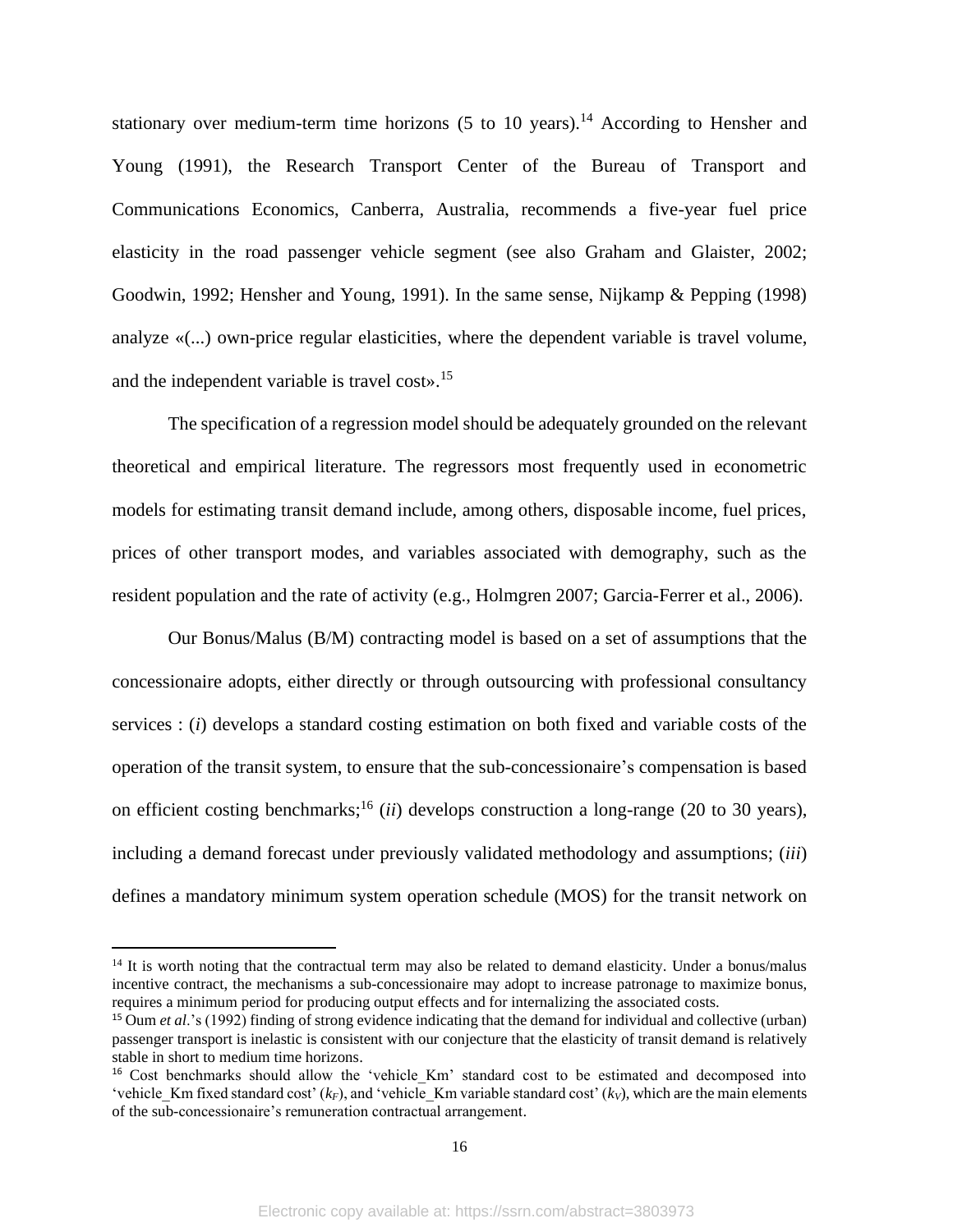its current configuration, based on the 'reference demand' to the term of the contract; and (*iv*) stipulates the maximum profit margin, *m*, allowed for the operator; and (*v*) defines the upper (UL) and lower limits (LL) of a demand band. 17

To estimate the 'reference demand' (*RD*), we specify the isoelastic demand function:

$$
Y = aX^b Z^c.^{18} \tag{1}
$$

where *Y* denotes *RD*; *X*, the ratio of the individual average monthly out of the pocket expenses with individual private transportation (*EIT*), including fuel, parking, and freeway tolls, to the average monthly out of the pocket expenses with public transportation (*EPT*), the average cost of a non-subsidized monthly season ticket; *Z*, is the active population in the geographical area of influence of the transit system; *a*, is the independent term of regression equation; *b*, is the partial constant elasticity of *Y* on *X*; and *c*, is the partial constant elasticity of *Y* on *Z*. 19

The sub-concessionaire's compensation scheme has three components. The first, *RF*, covers the operator's fixed costs incurred in fulfilling their contractual obligations computed:

$$
R_F = [(k_F)(1+m)]V_{km}
$$
\n(2)

where  $k_F$  denotes 'vehicle Km fixed cost', *m* denotes a percentage profit margin allowance, and  $V_{km}$  denotes the annualized vehicle\_Km production during the time horizon of the contract. The expression  $[(k_F)(1+m)]$ , which quantifies the 'profit adjusted vehicle\_Km fixed cost', is submitted to competitive bidding. The second, *RV*, covers the operator's variable costs:

$$
R_{V} = [(k_{V})(1+m)]V_{km}
$$
\n(3)

 $17$  As the MOS is not subject to competition, the contract should include penalty provisions for non-compliance. <sup>18</sup> See Appendix A for the derivation of estimators of the forecasted demand function coefficients.

<sup>&</sup>lt;sup>19</sup> The inclusion of the ITC / PTC ratio as explanatory variable is made under the assumption that both the numerator and denominator vary inelastically to transit demand.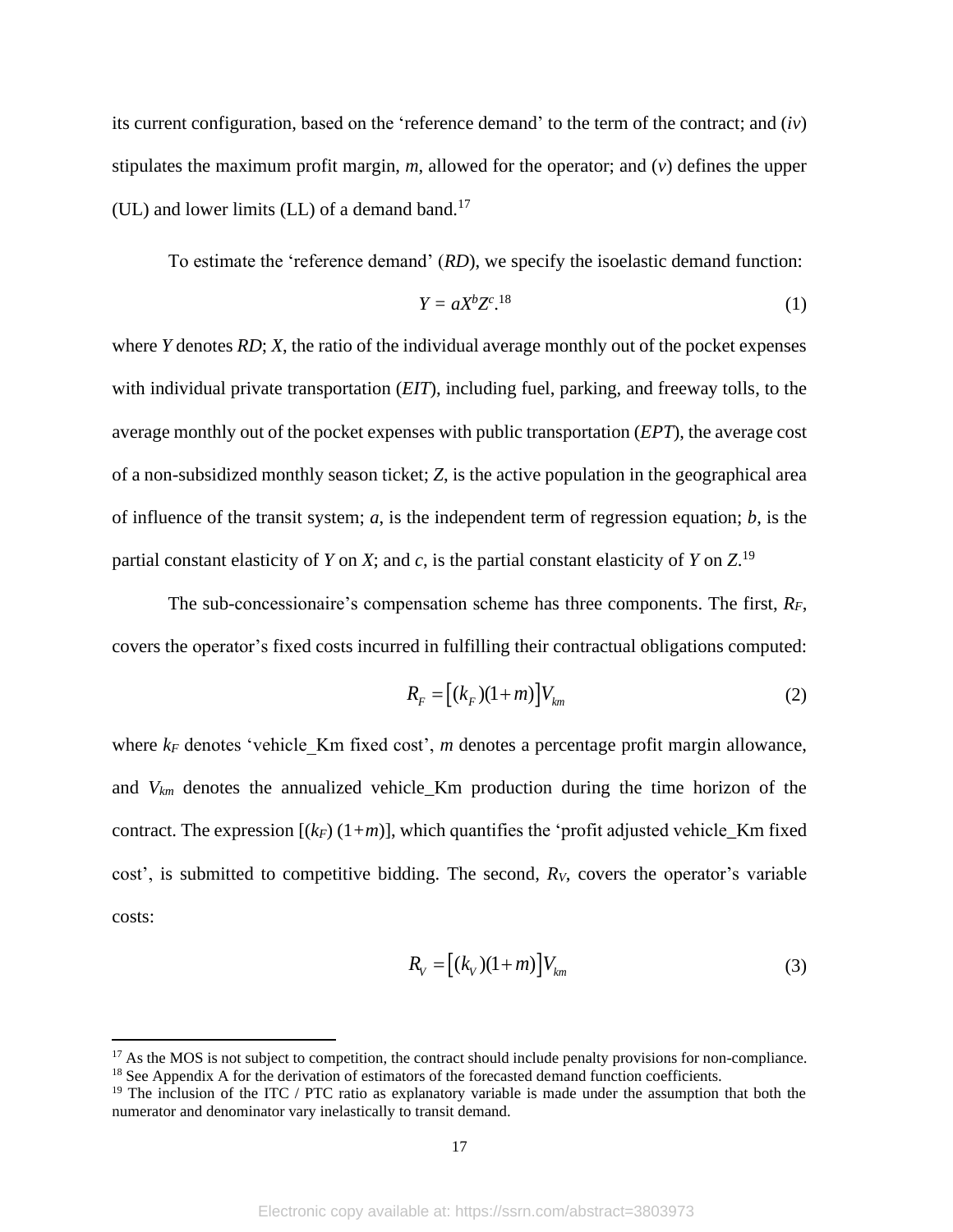where  $k_v$  denotes the 'vehicle\_Km variable cost'. The expression  $[(k_v) \times (1+M)]$ , profit adjusted vehicle\_Km variable cost, is submitted to competitive bidding.<sup>20</sup>

The third component is the B/M annual reward, which embeds a performance-based incentive mechanism, to promote the alignment of concessionaire and subconcessionaire's interests in a contract of public transit operation services.

For fairness and equitability, the B/M model should be insensitive to changes in any contractual performance factor out of the sub-concessionaire's control. To that end, the annual realized demand during the contractual term is yearly adjusted, for the changes on the elasticities computed for each year of the contract term, and the partial constant elasticities implicit in the reference demand function and contractually stipulated.

The annual B/M is a function of the relative performance of the 'adjusted realized demand' in period *t*, in relation to the 'reference demand' in the same period, both measured in 'Passenger x Km' (*Paxkm*), whenever the first is outside the 'demand band' (DB), defined by its lower (LL) and upper (UL) percentual limits:





<sup>&</sup>lt;sup>20</sup> Contractual provisions should enact the annual application of an escalation formula to both  $k_F$  and  $k_V$ , to adjust for price level changes, and warrant that competitive market conditions are adequately enforced.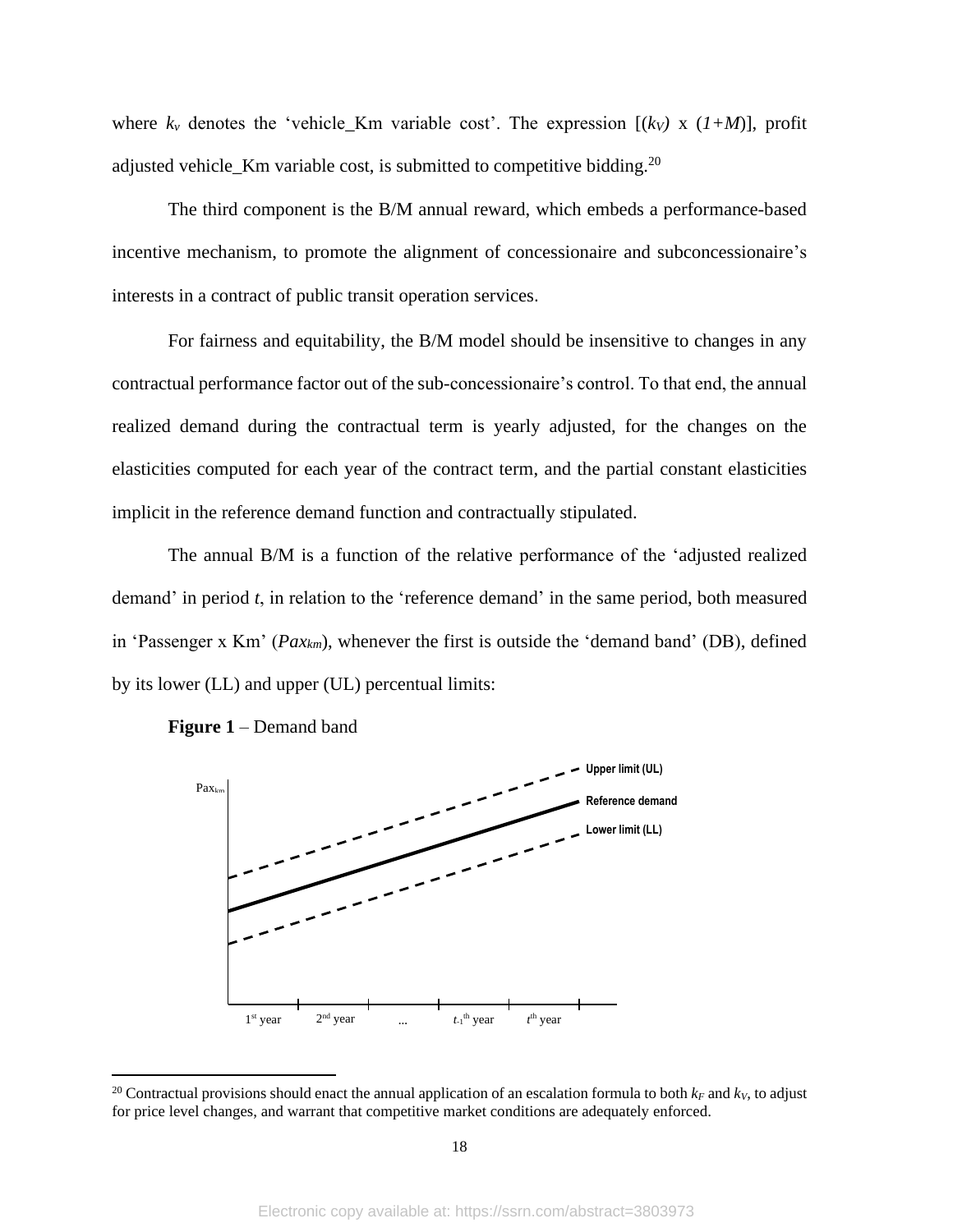Whenever the annual adjusted realized demand falls within the DB, no B/M is due. The annual B/M value is computed using the following formula:

$$
B/M_n = \alpha \left[ abs \left( \frac{Adjusted Realized Demand_n - Reference Demand_n}{Reference Demand_n} \right)^{\beta} \right] \left( R_{F_n} + R_{V_n} \right) \tag{4}
$$

where  $\alpha$  and  $\beta$  are parameters contractually defined by the concessionaire assuming a law of diminishing marginal returns.<sup>21</sup>

The realized demand is adjusted yearly through the quotient of the independent variable annual elasticities of *X* and *Z* to the realized demand dependent variable [see equations (6) and (7)] and the contractually stipulated implicit partial constant elasticities, *b* and *c*:

$$
Adjusted\ Realized\ Demand_{n} = Realized\ Demand_{n} \frac{E_{Y_{n} \text{ to } X_{n}}}{b} \frac{E_{Y_{n} \text{ to } Z_{n}}}{c}
$$
 (5)

where  $E_{Y_n \omega X_n}$  denotes variable Y elasticity to X in year<sub>n</sub>,  $E_{Y_n \omega Z_n}$  variable Y elasticity to Z in year*n*, and *b* and *c* are the implicit partial constant elasticities of *Y* to *X* and *Z*, respectively as:

$$
E_{Y_n \text{ to } X_n} = \frac{\log \left( \frac{Realized\ Demand_n}{10^6} \right) - \log a - c \log Z}{\log X} \tag{6}
$$

and

$$
E_{Y_n \text{ to } Z_n} = \frac{\log \left( \frac{Realized\ Demand_n}{10^6} \right) - \log a - b \log X}{\log Z} \tag{7}
$$

<sup>&</sup>lt;sup>21</sup> The upper limit of the bonus mechanism is asymptotically limited by the maximum load factor implied by a maximum 4 per m<sup>2</sup> passenger occupation, assumed as the lowest admissible passenger' s comfort level (e.g., Lomas, 2009).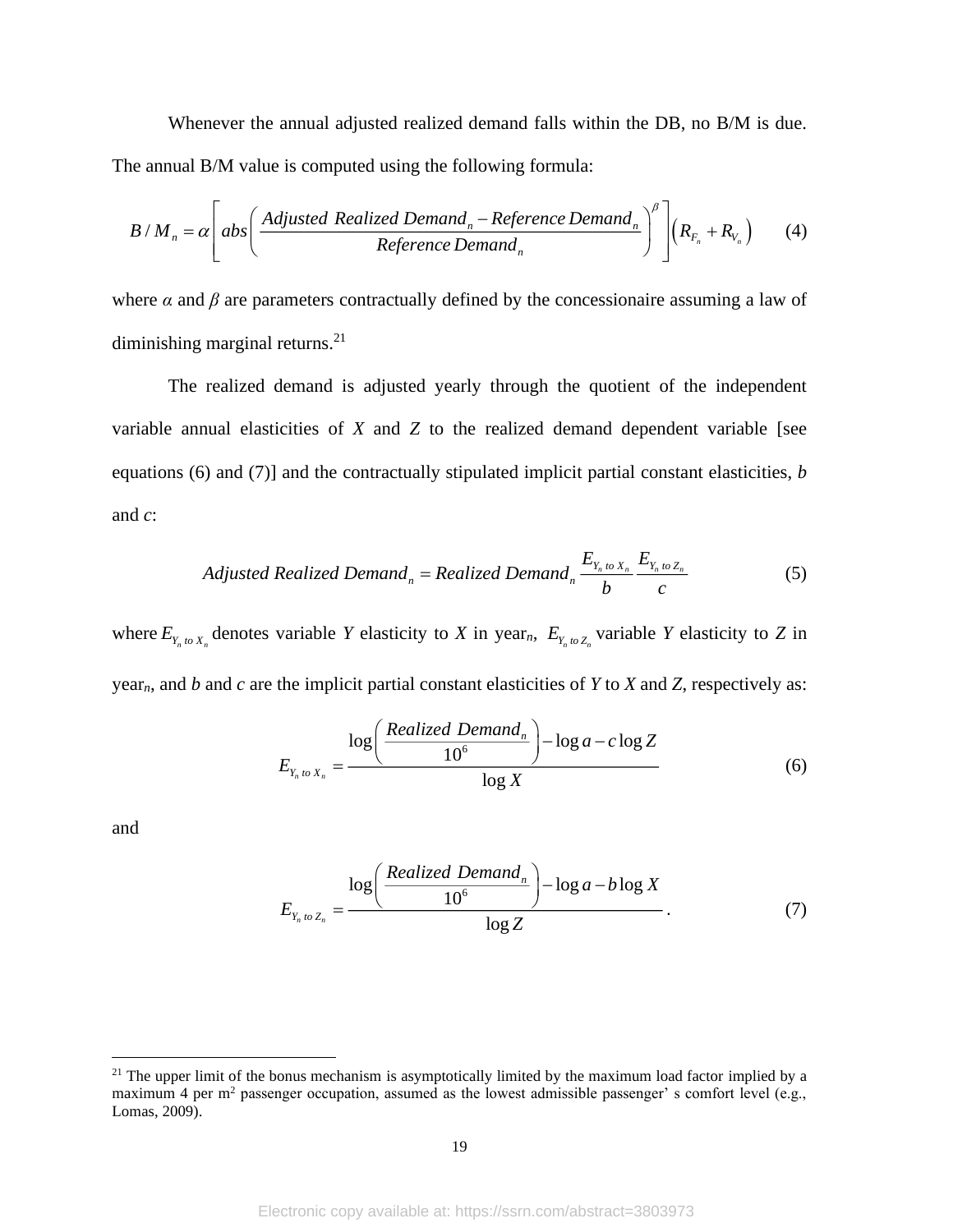## **4. Empirical Analysis**

## 4.1. *Monte Carlo Simulation Analysis*

Because a closed-form solution for the bonus / malus (B/M) model is not analytically

tractable, and proprietary information for a clinical study is unavailable, we use Monte Carlo

(MC) computational numerical methods to approximate a solution for the model.

With this methodological approach, we aim at describing and understanding the behavior of the B/M model, incorporating stochastic variability into its deterministic basecase.<sup>22</sup> To perform the Monte Carlo simulation analysis, we defined as deterministic, the demand band limits, and equation's A.2 (Appendix A) parameters *a*, *b*, and *c* (see Table 1).

#### **Table 1 – B/M simulation: base case assumptions**

The demand band limits were set similarly to MdP's contract. Parameters *a*, *b* and *c* were assumed based on authors' own estimation of equation (1). Subconcessionaire's compensation was estimated based on the value of MdP's 2010-14 contract, adjusted for a 7-year contract term.

| Demand band limits                             | $+3\%$ / -3%          |
|------------------------------------------------|-----------------------|
| Equation's A.2 parameter $a$                   | 2.500                 |
| Equation's A.2 parameter $b$                   | 0.950                 |
| Equation's A.2 parameter $c$                   | 0.450                 |
| Subconcessionaire's compensation $(R_F + R_V)$ | 285, 315, 119 (euros) |

We, heuristically, assumed and specified as stochastic, Equation's (4) parameters *α*, *β*, and the input variables "expenses with individual private transportation" (*EIT*), "expenses with public transportation" (*EPT*), respectively, numerator and denominator of the *X* independent variable, and "realized demand" (see Table 2).

<sup>&</sup>lt;sup>22</sup> The Monte Carlo simulation was performed using the software "Oracle Crystal Ball", release 11.1.2.4.900 (64-bits).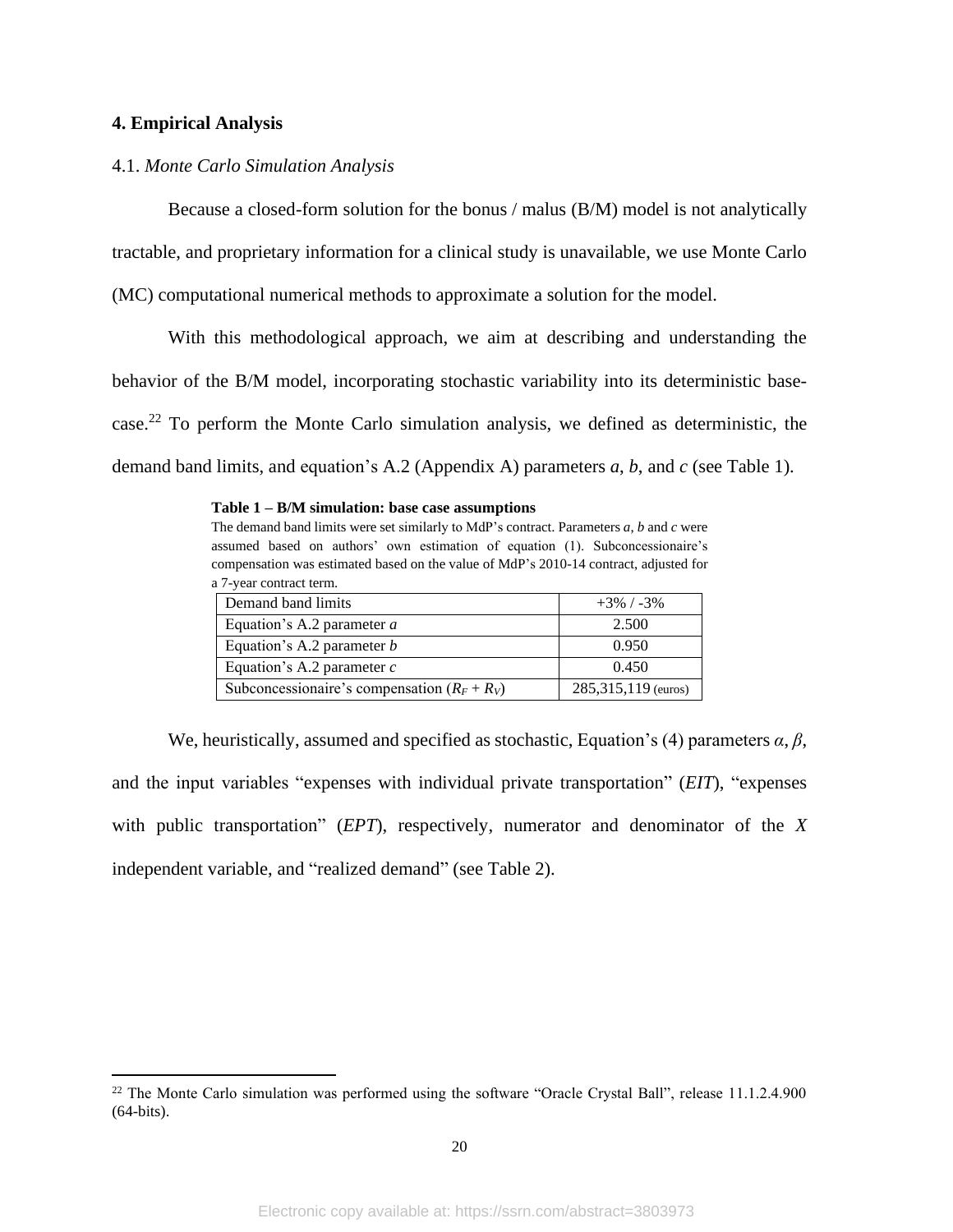| Variable / Parameter              | <b>Base Case</b>    | Probability  | Parameter                                                                  |
|-----------------------------------|---------------------|--------------|----------------------------------------------------------------------------|
|                                   |                     | Distribution | Estimates                                                                  |
| Equation's (4) parameter $\alpha$ | 0.15                | Uniform      | minimum: $0.05$ ; maximum: $0.20$                                          |
| Equation's (4) parameter $\beta$  | 0.95                | Uniform      | minimum: 0.85; maximum: 1.00                                               |
| $EIT$ (euros)                     | 825                 | Lognormal    | mean 825; standard deviation 83                                            |
| $EPT$ (euros)                     | 359                 | Lognormal    | mean 359; standard deviation 36                                            |
| Realized demand ( $Pax_{km}$ )    | 270.10 <sup>6</sup> | Triangular   | minimum: 250.10 <sup>6</sup> ; most likely: 270.10 <sup>6</sup> ; maximum: |
|                                   |                     |              | 300.10 <sup>6</sup>                                                        |

**Table 2 – B/M simulation: base case stochastic variables specification**  Parameters, variable, and probability distributions were heuristically specified by the authors.

We defined as simulation's output variables, the B/M for each year of the contract term. Under those assumptions, specifications, and parameterizations, we performed ten simulation experiments, each one with the number of iterations required to achieve a 95 percent confidence level. Results are summarized in Table 3.<sup>23</sup>

#### **Table 3 – B/M simulation results**

Parameters, variable, and probability distributions were heuristically specified by the authors. The simulation was run under a 95 percent confidence level. The number of iterations was the required to reach the specified confidence level. Base case refers to deterministic approach. A B/M is due only when the annual adjusted realized demand falls outside the demand band. The monetization of the B/M was estimated as the product of the B/M in percentage points by the subconcessionaire's annual compensation (= 285,315,119 (euros) / 7-year contract term).

|                          |            | Year 1    | Year 2  | Year 3  | Year 4  | Year 5     | Year 6     | Year 7     |           |
|--------------------------|------------|-----------|---------|---------|---------|------------|------------|------------|-----------|
| Simulation No.           | Iterations | Mean      | Mean    | Mean    | Mean    | Mean       | Mean       | Mean       | Total     |
|                          | 10.150     | 1.316%    | 0.878%  | 0.539%  | 0.185%  | $-0.055\%$ | $-0.371%$  | $-0.654%$  | 1.839%    |
|                          | 10.350     | 1.337%    | 0.893%  | 0.549%  | 0.187%  | $-0.054%$  | $-0.377%$  | $-0.665%$  | 1.870%    |
|                          | 10.050     | 1.330%    | 0.889%  | 0.546%  | 0.187%  | $-0.054%$  | $-0.375%$  | $-0.662%$  | 1.861%    |
| 4                        | 10.300     | 1.340%    | 0.894%  | 0.550%  | 0.189%  | $-0.054%$  | $-0.374%$  | $-0.663%$  | 1.882%    |
|                          | 10,550     | 1.329%    | 0.887%  | 0.544%  | 0.185%  | $-0.056%$  | $-0.377%$  | $-0.664%$  | 1.848%    |
| 6                        | 10.100     | 1.330%    | 0.887%  | 0.545%  | 0.184%  | $-0.056%$  | $-0.378%$  | $-0.663%$  | 1.850%    |
|                          | 10.450     | 1.334%    | 0.891%  | 0.547%  | 0.187%  | $-0.055%$  | $-0.376%$  | $-0.664%$  | 1.863%    |
| 8                        | 10.650     | 1.327%    | 0.886%  | 0.544%  | 0.186%  | $-0.057%$  | $-0.377\%$ | $-0.663%$  | 1.847%    |
| 9                        | 10,000     | 1.327%    | 0.886%  | 0.545%  | 0.187%  | $-0.054%$  | $-0.373%$  | $-0.659%$  | 1.860%    |
| 10                       | 10.600     | 1.340%    | 0.895%  | 0.549%  | 0.189%  | $-0.057%$  | $-0.378%$  | $-0.667%$  | 1.870%    |
| Grand mean               |            | 1.331%    | 0.889%  | 0.546%  | 0.187%  | $-0.055%$  | $-0.376%$  | $-0.662%$  | 1.859%    |
| Base case                |            | 3.030%    | 2.052%  | 1.318%  | 0.726%  | 0.000%     | $-0.627%$  | $-1.176%$  | 5.323%    |
| $B/M$ simulation (euros) |            | 542,496   | 362.217 | 222.505 | 76,040  | $-22.465$  | $-153.093$ | $-269.967$ | 757.731   |
| $B/M$ base case (euros)  |            | 1.235.116 | 836.287 | 537.225 | 295,974 | 0.000      | $-255,376$ | -479.439   | 2.169.786 |

Simulation results suggest that, over the contract term, the yearly and the accumulated B/M estimated under the deterministic approach tends, as expected, to overestimate the stochastic procedure, 0.760 *versus* 0.266 percent of the subconcessionaire's contractual monetary compensation, respectively. It is worth noting, that both percentages are evidence

<sup>&</sup>lt;sup>23</sup> Detailed results are available from the authors upon request, from registered Oracle Crystal Ball (64-bits) licensees.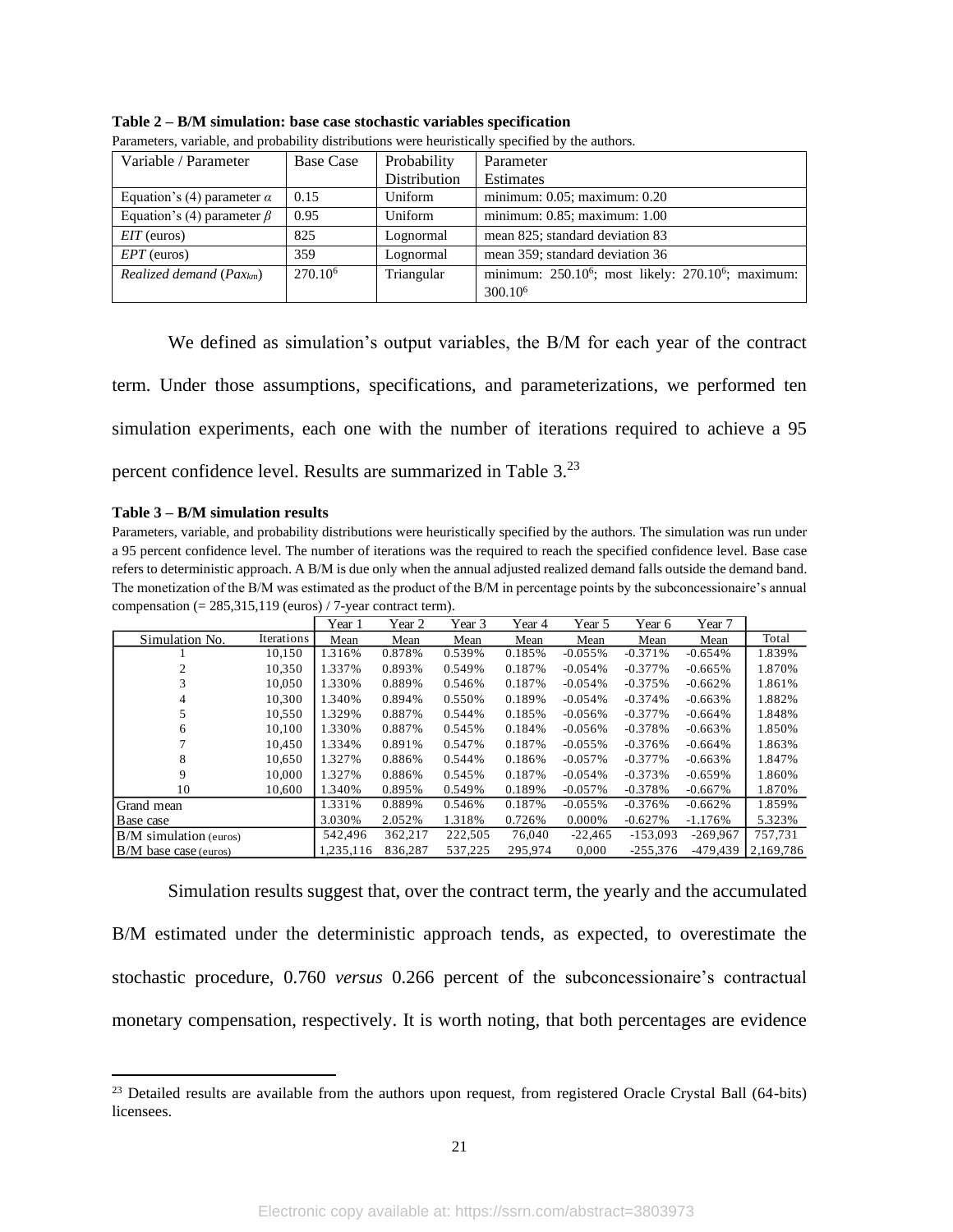that model's performance appears sensitive to variability of the B/M drivers, and responsive to changes in the contractual performance factors out of the sub-concessionaire's control.

The grand mean of the ten simulation runs, documents a decreasing trend of the annual B/M percentual score, from a 1.331 percent bonus on the first year of the contract term, to a -0.662 percent malus, on the last year. This may be explained by subconcessionaire's incentives to control costs when approaching the contract maturity.

*4.2. Performance Metrics of Metro do Porto's 2010-2014 Operation & Maintenance Contract* 

MdP, is one of the largest light-rail networks in Europe, in operation since 2002, which received the International Association of Public Transport's (UITP) Light Rail Award / 2008. As of the 2008 year-end, it owned a railroad extension of 59,6 km in the Porto metropolitan area, of which 7.7 km was railway tunnel, and had 70 stations.<sup>24</sup> In 2009, MdP conducted an international tender to operate and maintain its light-rail system. Based exclusively on publicly available information from MdP's website, Table 4 presents some key performance indicators for the 2010-2014 contract term.<sup>25</sup>

| $[1]$<br>Average<br>2008-9 | 2010    | 2011    | 2012    | 2013    | 2014    | $\lceil 2 \rceil$<br>Average<br>2010-14 | [3]<br>$([2]/[1])$ - |
|----------------------------|---------|---------|---------|---------|---------|-----------------------------------------|----------------------|
| 260,239                    | 267,064 | 290,700 | 282,480 | 285,591 | 288,136 | 282,794                                 | 8.7%                 |
| 29,592                     | 30,649  | 34,945  | 37,370  | 38,879  | 39,685  | 36,306                                  | 22.7%                |
| 11.37                      | 11.48   | 12.02   | 13.23   | 13.61   | 13.77   | 12.82                                   | 12.8%                |
| 49.573                     | 42,570  | 42,092  | 43.217  | 43.580  | 43.685  | 43,029                                  | $-13.2%$             |
| 19.05                      | 15.94   | 14.48   | 15.30   | 15.26   | 15.16   | 15.23                                   | $-20.1%$             |
| 59.7%                      | 72.0%   | 83.0%   | 86.5%   | 89.2%   | 90.8%   | 84.3%                                   | 41.2%                |
| 5.001                      | 4.987   | 5.216   | 5.183   | 5.106   | 5.062   | 5.111                                   | 2.2%                 |
|                            |         |         |         |         |         |                                         |                      |

|  |  |  |  | Table 4 – Performance during the 2010-14 contract term |
|--|--|--|--|--------------------------------------------------------|
|--|--|--|--|--------------------------------------------------------|

Source: Primary data drawn from Metro do Porto's 2012 and 2014 annual reports, publicly available at: [http://www.metrodoporto.pt/PageGen.aspx?WMCM\\_PaginaId=17246\)](http://www.metrodoporto.pt/PageGen.aspx?WMCM_PaginaId=17246). Additional information was available at: [https://www.metrodoporto.pt/pages/611.](https://www.metrodoporto.pt/pages/611)

\* The 2008-2009 average refers to the two last years of MdP's light-rail operation services, performed under the previous (design-build-operate) bundled contractual arrangement.

 $24$  2008 was the first complete year of operation of MdP's full network.

<sup>&</sup>lt;sup>25</sup> It should be highlighted that the contract was executed during the financial assistance program, signed between Portugal and the IMF (International Monetary Fund), EU and ECB (European Central Bank), encompassing the application of a three-year (from 2011 to mid-2014) economic adjustment program.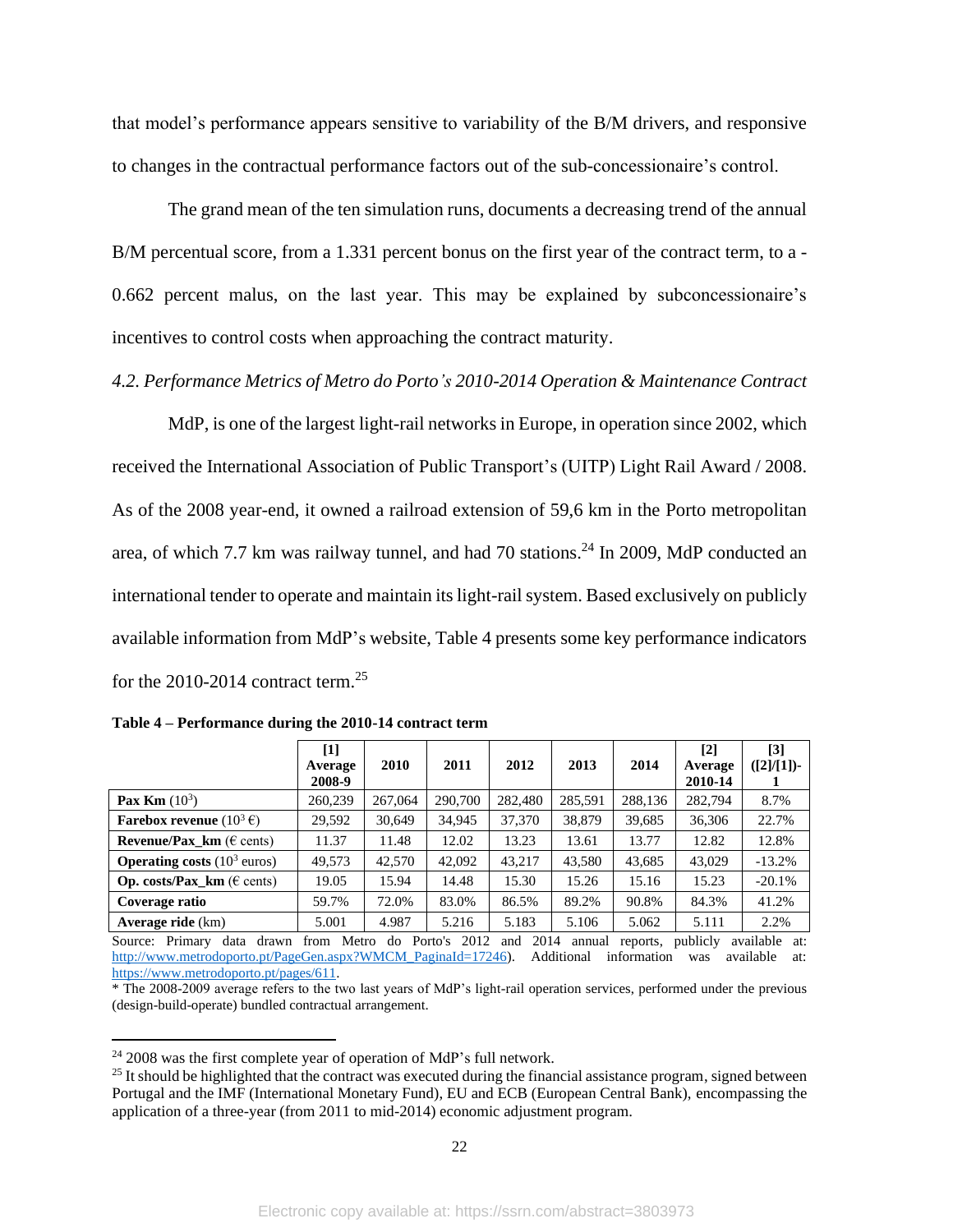In line with Nicosia (2001), who documents significant cost-savings at 14% of operating costs attributable to contracting in a sample of over 300 U.S. transit firms, we found that in comparison with the average performance of the two pre-contract years, the average performance of the 2010-2014 contract term documents average improvements of: (*i*) 8.7 percent related to the patronage measured in terms of passenger km, 2.2 percent in average ride length, and 22.7 percent in farebox revenues; (*ii*) a 20.1 percent reduction in operating cost per passenger km, indicating the contract efficiency; and (*iii*) a 41.2 percent increase in the coverage ratio of operating costs by farebox revenues.

## **5. Summary and Concluding Remarks**

There is extensive literature on the benefits and pitfalls of contracting out public transport, and the need to design contracts that align the interests of the parties involved in such deals. However, few works have addressed specific incentive mechanisms. Extant literature highlights the promotion of ridership, and operating cost efficiency gains, as major determinants of competitive contracting out of public transit systems. This paper contributes to this field of literature by developing a bonus/malus (B/M) incentive model.

Using a hypothetical light-rail project and Monte Carlo numerical methods, we show that our B/M model's performance appears sensitive to variability of the B/M drivers, and responsive to changes in the contractual performance factors out of the sub-concessionaire's control. In addition, the MdP light-rail showcase documents, in line with the predictions derived from our model design, that the implementation of a performance-based contract with an incentive bonus/malus mechanism may contribute to promoting ridership patronage, increasing the average ride, and ultimately significantly improving the overall economic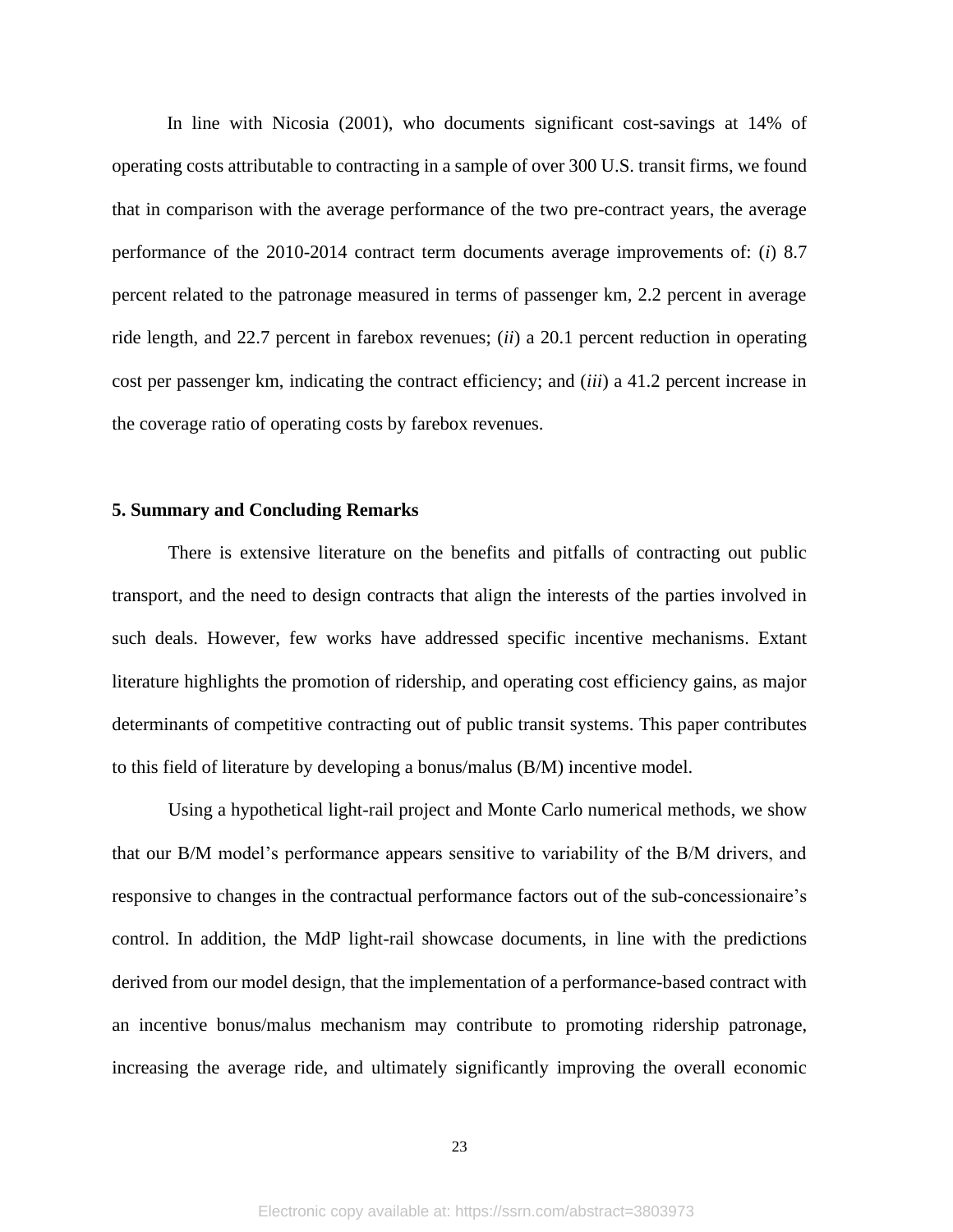operating efficiency of the system, gauged by a 41.2 percent increase in the operating costs coverage ratio. 26

The 2008 financial crisis, the European sovereign debt crisis, and the ongoing Covid-19 pandemic placed world economies under considerable strain, requiring innovative public policies to bring together the public and private sectors. The development of alternative contract awarding mechanisms is thus of increasing importance, namely, those that allow the provision of public transit services that achieve the economic, social and welfare goals underlying governmental contracting out for infrastructure development and operation. We consider this to be an important avenue for future research.

In addition, we think that further application of our incentive performance-based approach model to contracting out public services in general, using different case studies, would be very valuable in testing the robustness of our model.

<sup>&</sup>lt;sup>26</sup> The scope of this performance appraisal was necessarily limited by the unavailability of detailed information on the contract execution, proprietary to the concessionaire and the sub-concessionaire.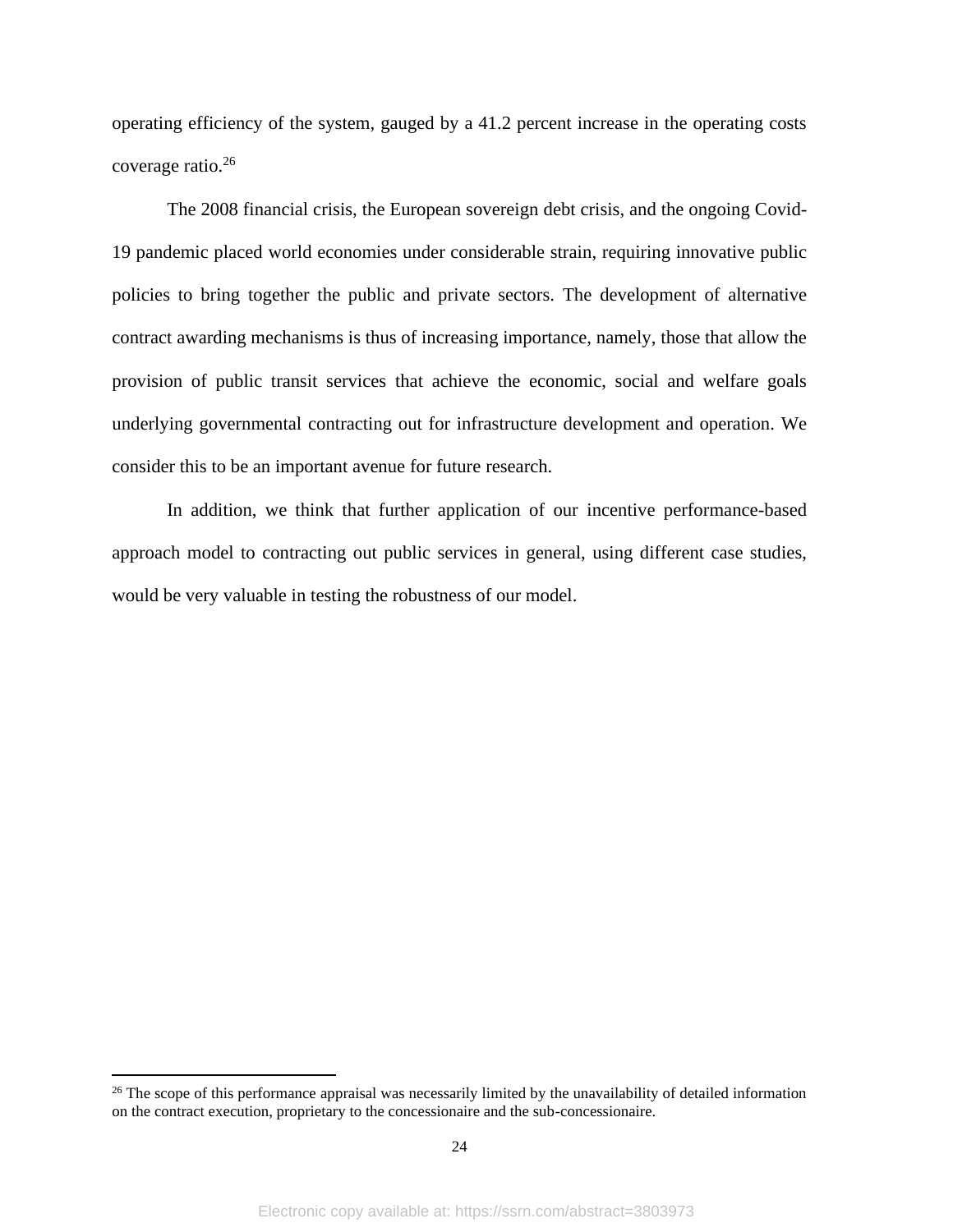#### **References**

- Albalate, D., Bel, G., & Calzada, J. (2010). *Urban Transport Governance Reform in Barcelona*. Universitat de Barcelona Research Institute of Applied Economics working paper nº 2010/09.
- Allen, W., Doherty, N., Weigelt, K., & Mansfield, E. (2005). *Managerial Economics: Theory, Applications and Cases*, 6th Ed. W. W. Norton, New York (NY), USA.
- Amaral, M. (2008). Public vs Private Management of Public Utilities The Case of Urban Public Transport in Europe. *Research in Transportation Economics*, 22, 85-90.
- Annez, P. (2006). *Urban Infrastructure Finance from Private Operators: What Have We Learned from Recent Experience?* World Bank Policy Research Working Paper No. 4045.
- Blackledge, J. 2006. *Digital Signal Processing - Mathematical and Computational Methods,*  Software Development and Applications, 2<sup>nd</sup> Ed. Horwood Publishing, Chichester, UK.
- Boubakri, N., & Cosset, J.-C. (1998). The Financial and Operating Performance of Newly Privatized Firms: Evidence from Developing Countries. *Journal of Finance*, 53, 1081- 1110.
- Boycko, M., Shleifer, A., & Vishny, R. (1996). A Theory of Privatization. *Economic Journal*, 106, 309-319.
- Buso, M., Marty, F., & Tran, P. (2017). Public-Private Partnerships from Budget Constraints: Looking for Debt Hiding? *International Journal of Industrial Organization*, 51, 56-84.
- D'Souza, J., & Megginson, W. (1999). The Financial and Operating Performance of Privatized Firms during the 1990s. *Journal of Finance*, 54, 1397-1438.
- De Rus, G., & Nombela, G. (1997). Privatisation of Urban Bus Services in Spain. *Journal of Transport Economics and Policy*, 31, 115-129.
- Desaulniers, G., & Hickman, M. (2007). Public Transit. In C. Barnhart & G. Laporte (Eds.), *Handbook in OR & MS,* 14, Chapter 2: 69-127. Elsevier, Amsterdam, Netherlands.
- Dewenter, K., & Malatesta, P. (2001). State-Owned and Privately Owned Firms: An Empirical Analysis of Profitability, Leverage, and Labor Intensity. *American Economic Review*, 91, 320-334.
- Duffie, D., & Rahi, R. (1995). Financial Market Innovation and Security Design: An Introduction. *Journal of Economic Theory*, 65, 1-42.
- Finnerty, J. (1988). Financial Engineering in Corporate Finance: An Overview. *Financial Management*, 17, 14-33.
- García-Ferrer, A., Bujosa, M., de Juan, A., & Poncela, P. (2006). Demand Forecast and Elasticities Estimation of Public Transport. *Journal of Transport Economics and Policy*, 40(Part 1), 45–67.
- Glachant, J.-M., H. Khalfallah, Y. Perez, V. Rious & M. Saguan. 2012. *Implementing Incentive Regulation and Regulatory Alignment with Resource Bounded Regulators*. EUI Working Paper No. 2012/31 Robert Schuman Centre for Advanced Studies, European University Institute, Florence, Italy.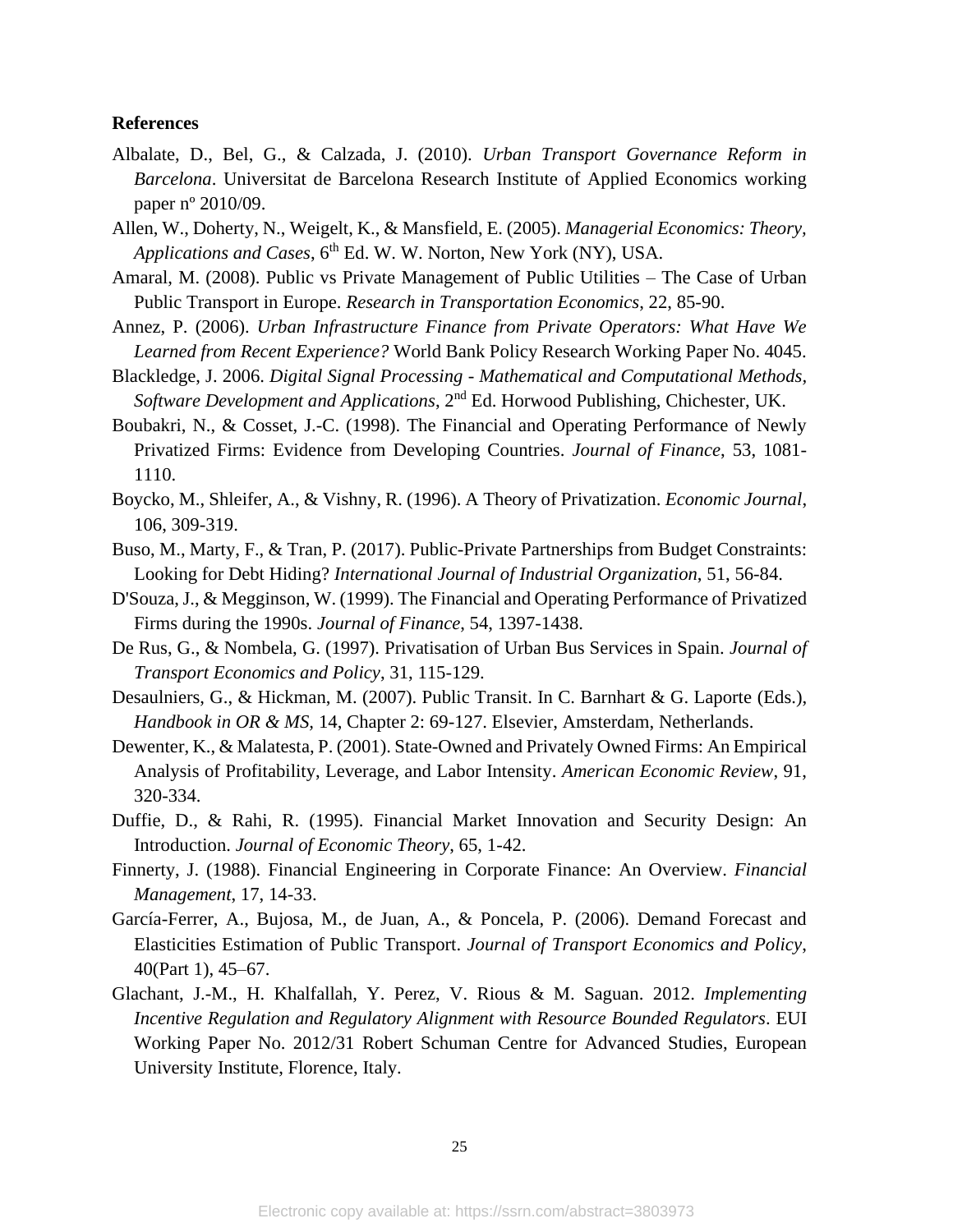- Goodwin, P. (1992). A Review of New Demand Elasticities with Special Reference to Short and Long Run Effects of Price Changes. *Journal of Transport Economics and Policy*, 26, 155-169.
- Graham, D., & Glaister, S. (2002). The Demand for Automobile Fuel: A Survey of Elasticities. *Journal of Transport Economics and Policy*, 36, 1-25.
- Hart, O. (2003). Incomplete Contracts and Public Ownership: Remarks, and an Application to Public Private Partnerships. The Economic Journal, 113, C69-C76.
- Hensher, D., & Houghton, E. (2004). Performance-based Quality Contracts for the Bus Sector: Delivering Social and Commercial Value for Money. *Transportation Research Part B: Methodological*, 38, 123-146.
- Hensher, D., & Wallis, I. (2005). Competitive Tendering as a Contracting Mechanism for Subsidising Transport: The Bus Experience. *Journal of Transport Economics and Policy*, 39, 295-321.
- Hensher, D., & Stanley, J. (2003). Performance-based Quality Contracts in Bus Service Provision. *Transportation Research Part A: Policy and Practice*, 37, 519-538.
- Hensher, D., & Stanley, J. (2008). Transacting under a Performance-based Contract: The Role of Negotiation and Competitive Tendering. *Transportation Research Part A: Policy and Practice*, 42, 1143-1151.
- Hensher, D., & Young, J. (1991). *Demand Forecasts and Demand Elasticities for Australian Transport Fuel*. Bureau of Transport and Communications Economics Occasional Paper 103, Transport Research Centre, Macquarie University, Canberra, Australia.
- Hillman, J., & Feigenbaum, B. (2020). *Contracting Out Transit Can Drive Quality, Cost Improvements*. Georgia Public Policy Foundation.
- Holmgren, J. (2007). Meta-analysis of Public Transport Demand. *Transportation Research Part A: Policy and Practice*, 41, 1021-1035.
- ITDP. (2017). *Bus Rapid Transit Planning Guide*, 4<sup>th</sup> Ed. Institute for Transportation & Development Policy, New York (NY), USA.
- ITF. (2017). *Public Private Partnerships for Transport Infrastructure: Renegotiation and Economic Outcomes*. ITF Roundtable Reports, OECD Publishing, Paris, France.
- Kwak, Y., Chih, Y., & Ibbs, C. (2009). Towards a Comprehensive Understanding of Public Private Partnerships for Infrastructure Development. *California Management Review* 51, 51-78.
- Laffont, J.-J. & J. Tirole. 1993. *A Theory of Incentives in Procurement and Regulation*. The MIT Press, Cambridge (MA), USA.
- Levin, J., & Tadelis, S. (2010). Contracting for Government Services: Theory and Evidence from U.S. Cities. *Journal of Industrial Economics*, 58, 507-541.
- Lomas, B. (2009). *Topic Sheet No. 5 - A Question of Capacity*. TramForward, Herts, UK.
- Love, J, & Cox, W. (1993). *Competitive Contracting of Transit Services*. How to Guide No. 5. Reason Foundation, Los Angeles (CA), USA.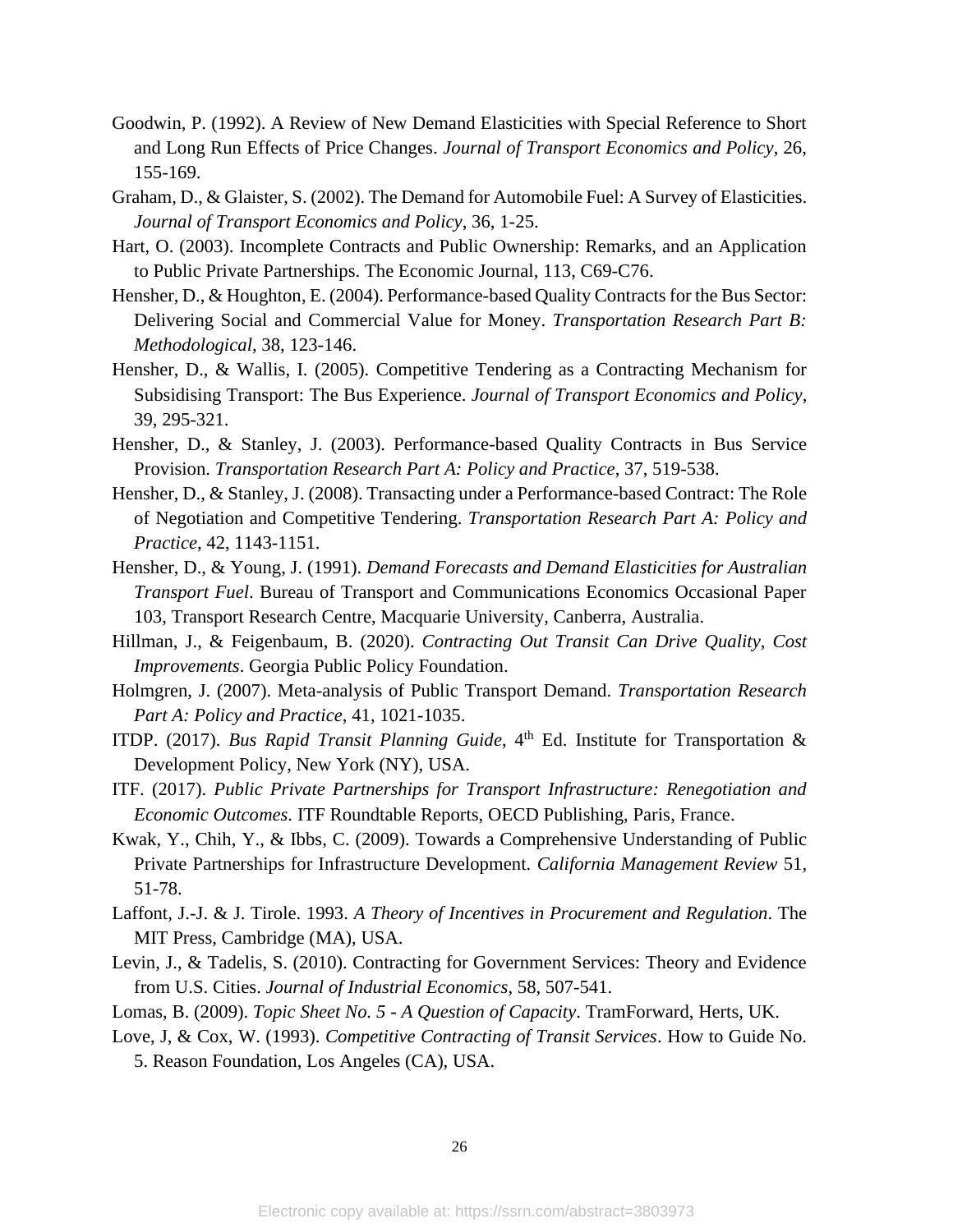- Macário, M., Costa, J., & Ribeiro, J. (2015). Cross-sector Analysis of Four Renegotiated Transport PPPs in Portugal. *Transport Reviews*, 35, 226-244.
- Maskin, E., & Tirole, J. (2008). Public–Private Partnerships and Government Spending Limits. *International Journal of Industrial Organization*, 26, 412-420.
- Megginson, W., & Netter, J. (2001). From State to Market: A Survey of Empirical Studies on Privatization. *Journal of Economic Literature*, 39, 321-389.
- Megginson, W., Nash, R., & Van Randenborgh, M. (1994). The Financial and Operating Performance of Newly Privatized Firms: An International Empirical Analysis. *Journal of Finance*, 49, 403-452.
- Merkert, R., Preston, J., Melkersson, M., & Link, H. (2018). Workshop 2 Report: Competitive Tendering and Other Forms of Contracting-Out: Institutional Design and Performance Measurement. *Research in Transportation Economics*, 69, 86-96.
- Nash, C. (2005). Privatization in Transport. In K. Button & D. Hensher (Eds.), *Handbook of Transport Strategy, Policy and Institutions*, Volume 6: 97-112. Elsevier, Amsterdam, Netherlands.
- National Academies of Sciences, Engineering, and Medicine. (2014). *Maintaining Transit Effectiveness Under Major Financial Constraints*. The National Academies Press, Washington (DC), USA.
- Nicosia, N. (2001). *Competitive Contracting in the Mass Transit Industry: Causes and Consequences*. Working paper Department of Economics, University of California.
- Nijkamp, P., & Pepping, G. (1998). Meta-Analysis for Explaining the Variance in Public Transport Demand Elasticities in Europe. *Journal of Transportation and Statistics*, January 1-14.
- Okten, C., & Arin, K. (2006). The Effects of Privatization on Efficiency: How Does Privatization Work? *World Development*, 34,1537-1556.
- Oracle. 2007. *Crystal Ball Reference Manual*, version 7.3.1.

Oum, T., Waters, W., & Yong, J. (1992). Concepts of Price Elasticities of Transport Demand and Recent Empirical Estimates: An Interpretative Survey*. Journal of Transport Economics and Policy*, 26, 139-154.

- Pereira, R., Schwanen, T., & Banister, D. (2017). Distributive Justice and Equity in Transportation. *Transport Reviews*, 37, 170-191.
- Pinto, J. (2013). *A Theoretical and Empirical Analysis of Structured Finance*. Unpublished Doctoral dissertation, School of Economics and Management of the University of Porto.
- Pinto, J., & Santos, M. (2020). The Choice between Corporate and Structured Financing: Evidence from New Corporate Borrowings. *The European Journal of Finance*, 26, 1271- 1300.
- Pinto, J., & Pacheco, L. (2014). The Economics of Structured Leasing. *Journal of Self-Governance and Management Economics*, 2, 94-116.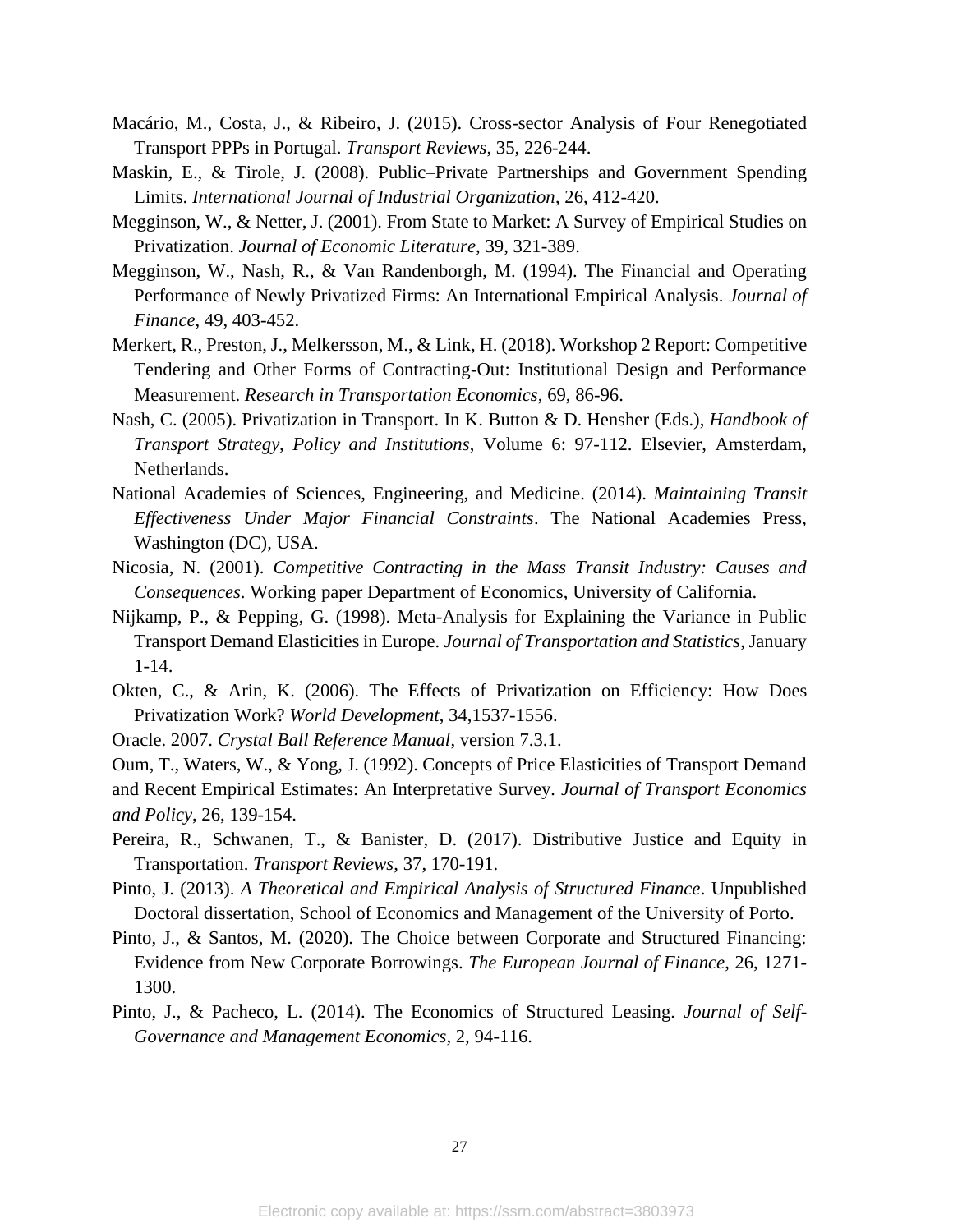- Regan, M., Smith, J., & Love, P. (2011). Infrastructure Procurement: Learning from Private-Public Partnership Experiences 'Down Under'. *Environment and Planning C: Government and Policy*, 29, 363-378.
- Reich, S., & Davis, J. (2011). *Analysis of Contracting for Fixed Route Bus Service*. Public Transit Office, State of Florida Department of Transportation, Tallahassee (FL), USA.
- Rodrigues, C., & Contreras-Montoya, C. (2005). The Privatization Process of The Subway and the Suburban Train Systems in Rio de Janeiro: Contractual and Integration Aspects. Paper presented at the 9<sup>th</sup> Conference on Competition and Ownership in Land Transport, Lisbon, Portugal.
- Roy, W., & Yvrande-Billon, A. (2007). Ownership, Contractual Practices and Technical Efficiency: The Case of Urban Public Transport in France. *Journal of Transport Economics and Policy*, 41, 257-282.
- Sarmento, J., & Renneboog, L. (2016). Anatomy of Public-Private Partnerships: Their Creation, Financing and Renegotiations. *International Journal of Managing Projects in Business*, 9, 94-122.
- Sarriera, J., Salvucci, F., & Zhao, J. (2018). Worse than Baumol's Disease: The Implications of Labor Productivity, Contracting Out, and Unionization on Transit Operation Costs. *Transport Policy*, 61, 10-16.
- Sheng, D., & Meng, Q. (2020). Public Bus Service Contracting: A Critical Review and Future Research Opportunities. *Research in Transportation Economics*, 83, 100938.
- Sheshinski, E., & López-Calva, L. (2003). Privatization and its Benefits: Theory and Evidence. *CESifo Economic Studies*, 49, 429-459.
- Shirley, M., & Walsh, P. (2000). *Public versus Private Ownership: The Current State of the Debate*. World Bank Policy Research Working Paper # 2420.
- Teal, R. (1985). Transit Service Contracting Experiences and Issues. *Transportation Research Record*, 1036, 28-36.
- Teal, R. (1991). Issues Raised by Competitive Contracting of Bus Transit Service in the USA. *Transportation Planning and Technology*, 15, 391-403.
- Transportation Research Board and National Research Council. (2001). *Contracting for Bus and Demand-Responsive Transit Services: A Survey of U.S. Practice and Experience*, Special Report 258. The National Academies Press, Washington, DC, USA.
- Vaslavskiy, Y., & Vaslavskaya, I. (2019). Infrastructure Public-Private Partnership Projects: Budget Consolidation Policy in Russia and Government Expenditures' Efficiency Increase. In B. Sergi, Editor. *Modeling Economic Growth in Contemporary Russia*, 7, 203-231.
- Vickers, J., & Yarrow, G. (1991). Economic Perspectives on Privatization. *Journal of Economic Perspectives*, 5, 111-132.
- Vigren, A., & Pyddoke, R. (2020). The Impact on Bus Ridership of Passenger Incentive Contracts in Public Transport. *Transportation Research Part A: Policy and Practice*, 135, 144-159.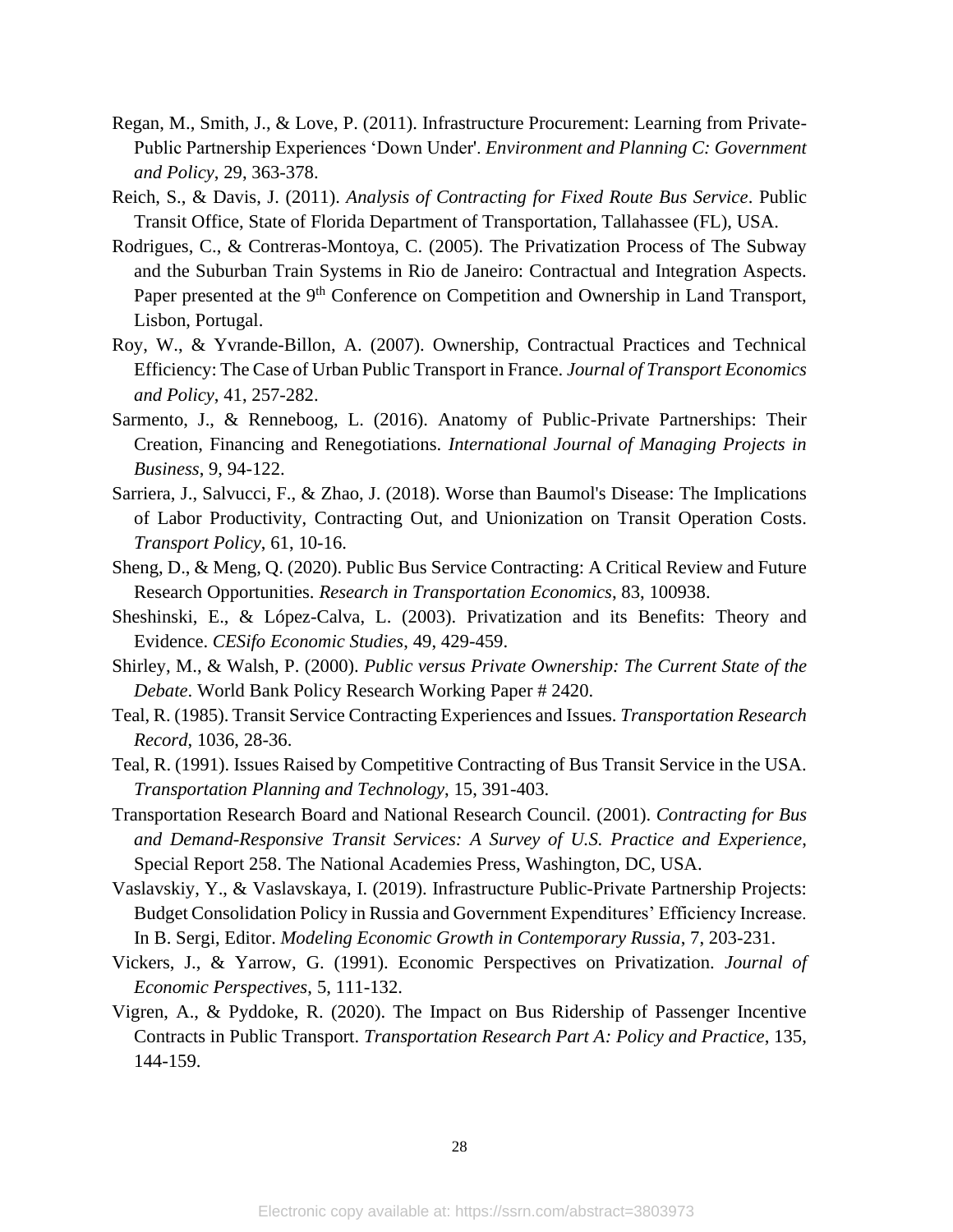- Weber, J., & Hawkins, C. (1971). The Estimation of Constant Elasticities. *Southern Economic Journal*, 38, 185-192.
- Weitzman, M. (1980). Efficient Incentive Contracts. *The Quarterly Journal of Economics*, 94, 719-730.
- Winston, C. (2000). Government Failure in Urban Transportation. *Fiscal Studies*, 21, 403- 425.
- Xue, Y., Guan, H., Corey, J., Wei, H., & Yan, H. (2017). Quantifying a Financially Sustainable Strategy of Public Transport: Private Capital Investment Considering Passenger Value. *Sustainability*, 9, 1-20.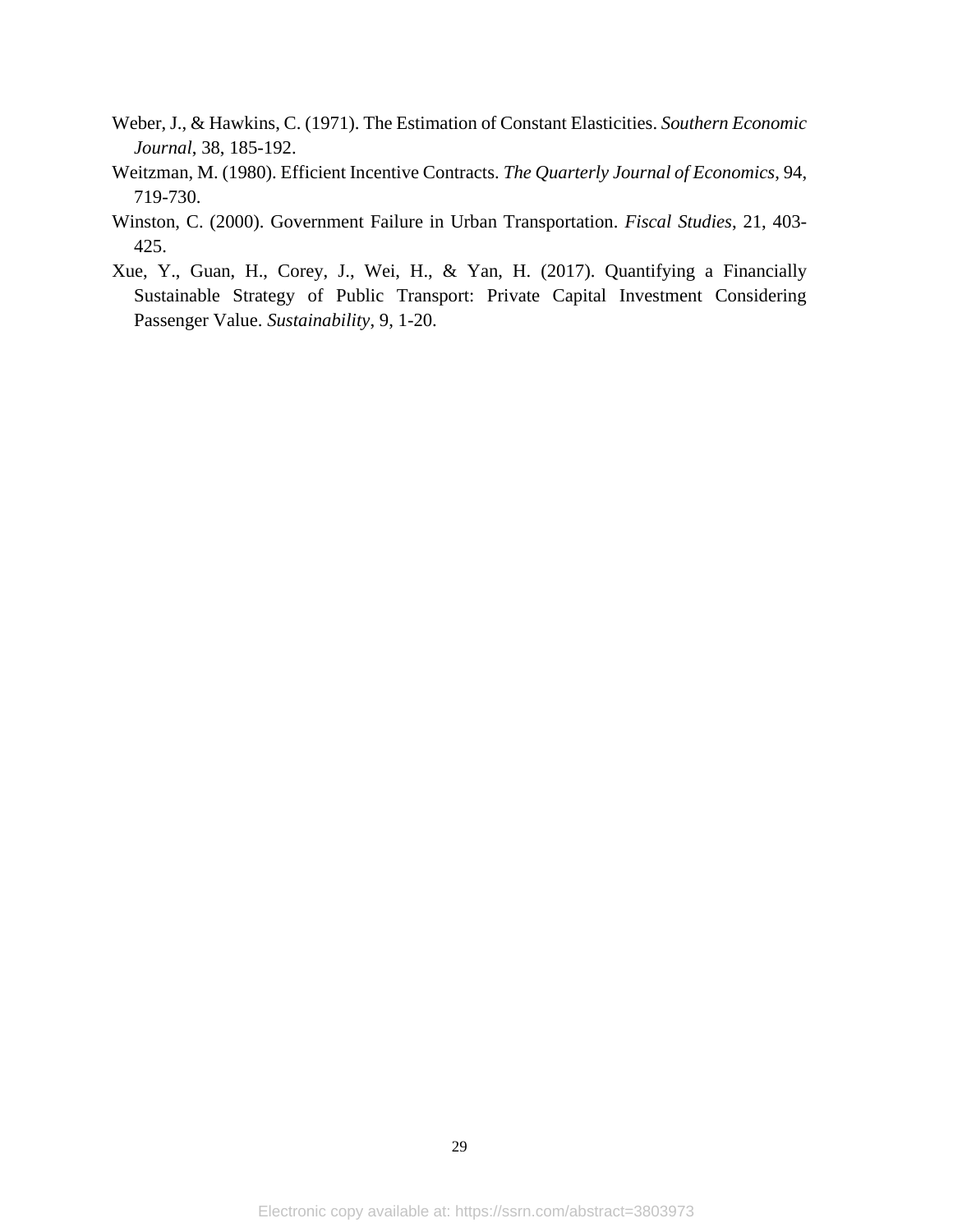### **Appendix A** | Estimators of the isoelastic demand function

The isoelastic demand function to be econometrically estimated under the standard ordinary least squares is specified as:

$$
Y = aX^b Z^c \varepsilon \tag{A.1}
$$

where *Y* denotes the reference demand; *X* and *Z* the independent variables, such as the ratio of the average individual cost of private transportation to the average individual cost of public transportation, and the activity rate, *a* is the regression equation independent term; *b* is the constant elasticity of *X* on *Y*; *c* is the constant elasticity of *X* on *Y*; and  $\varepsilon$  is a random error term with zero mean and constant variance.<sup>27</sup>

The logarithmic transformation of (1) yields:

$$
\log Y = \log a + b \log X + c \log Z + \varepsilon \tag{A.2}
$$

Estimator of the independent term *a*:

$$
a = anti \log \left( \frac{\sum_{i=1}^{n} \log Y_i - a \sum_{i=1}^{n} \log X_i - c \sum_{i=1}^{n} \log Z_i}{n} \right) \tag{A.3}
$$

Estimator of the coefficient *b*:

$$
b = \frac{\sum_{i=1}^{n} \log Y_i \log Z_i - \log b \sum_{i=1}^{n} \log Z_i - c \sum_{i=1}^{n} (\log Z_i)^2}{\sum_{i=1}^{n} \log X_i \log Z_i}
$$
(A.4)

 $27$  In our empirical specification, variable *X* represents the ratio of the individual average monthly out of the pocket expenses of private transportation (including fuel, parking, and freeway tolls) to the average monthly out of the pocket expenses of public transportation (average cost of a non-subsidized monthly season ticket), and variable *Z* an activity rate (relationship between the population aged 16 and over to the active population).